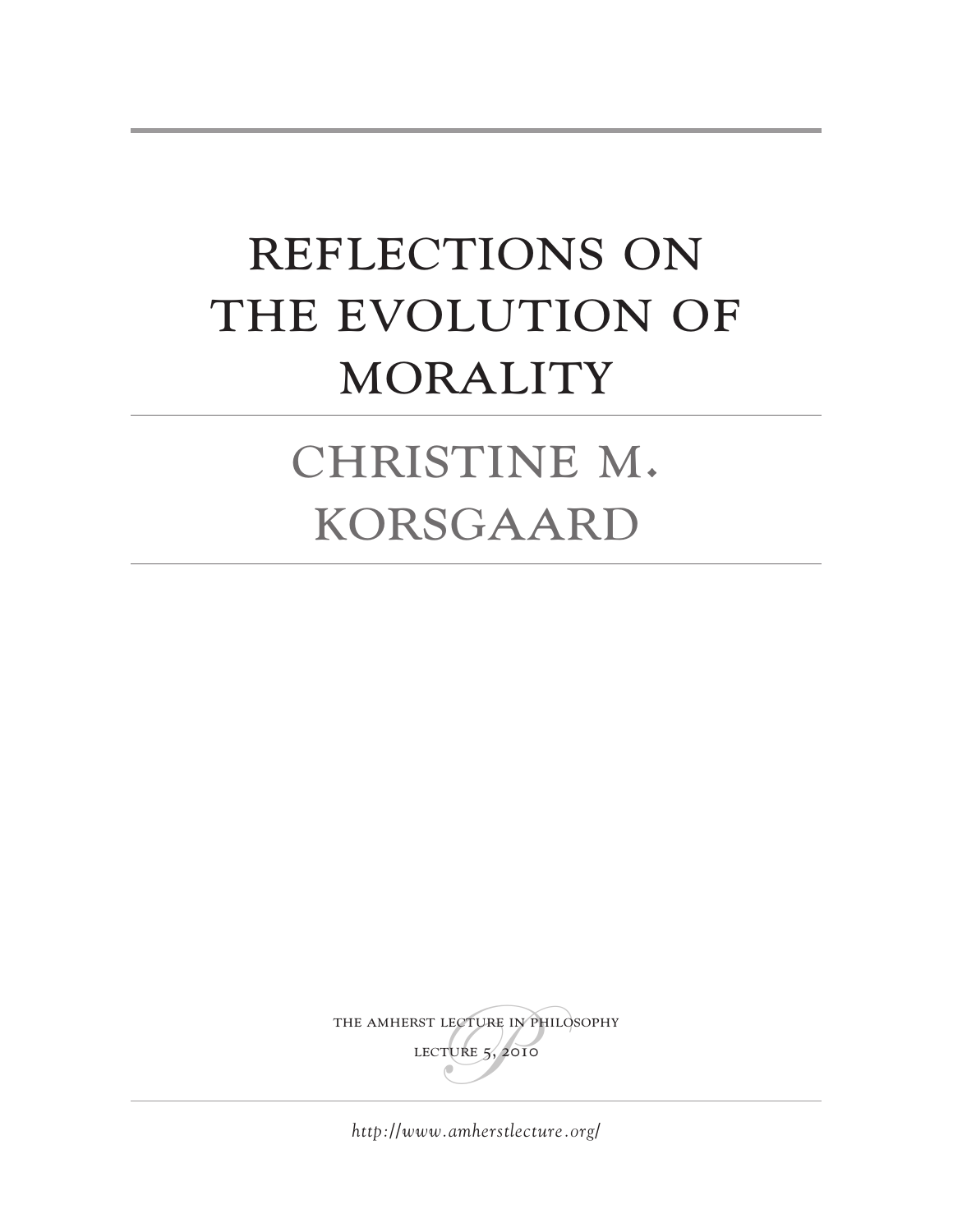*Reflections on the Evolution of Morality* Christine M. Korsgaard

#### Preferred citation

Korsgaard, Christine M. "Reflections on the Evolution of Morality." *The Amherst Lecture in Philosophy* 5 (2010): 1–29. <http://www.amherstlecture.org/korsgaard2010/>.

#### **ABSTRACT**

In recent years a number of biologists, anthropologists, and animal scientists have tried to explain the biological evolution of morality, and claim to have found the rudiments of morality in the altruistic behavior of our nearest nonhuman relatives. I argue that there is one feature of morality to which these accounts do not pay adequate attention: normative self-government, the capacity to be motivated to do something by the thought that you ought to do it. This is a feature of the *form* of moral motivation rather than merely of its *content*, one that I believe we do not share with non-rational animals. Unlike his more recent followers, Darwin did try to explain how this capacity evolved. I explain Darwin's account and the way it drew on sentimentalist philosophy, and argue that such accounts are unsatisfactory. Drawing on the more radical accounts of the evolution of morality found in thinkers like Nietzsche and Freud, I speculate that moral motivation may have originated with the internalization of the dominance instincts, and sketch the beginnings of the path that the development of reason in both its theoretical and practical employments might have followed.

*The Amherst Lecture in Philosophy* (ISSN: 1559-7199) is a free on-line journal, published by the Department of Philosophy, Amherst College, Amherst, MA 01002. Phone: (413) 542-5805. E-mail: alp@amherst.edu. Website: http://www.amherstlecture.org/.

Copyright Christine M. Korsgaard. This article may be copied without the copyright owner's permission only if the copy is used for educational, not-for-profit purposes. For all other purposes, the copyright owner's permission is required. In all cases, both the author and *The Amherst Lecture in Philosophy* must be acknowledged in the copy.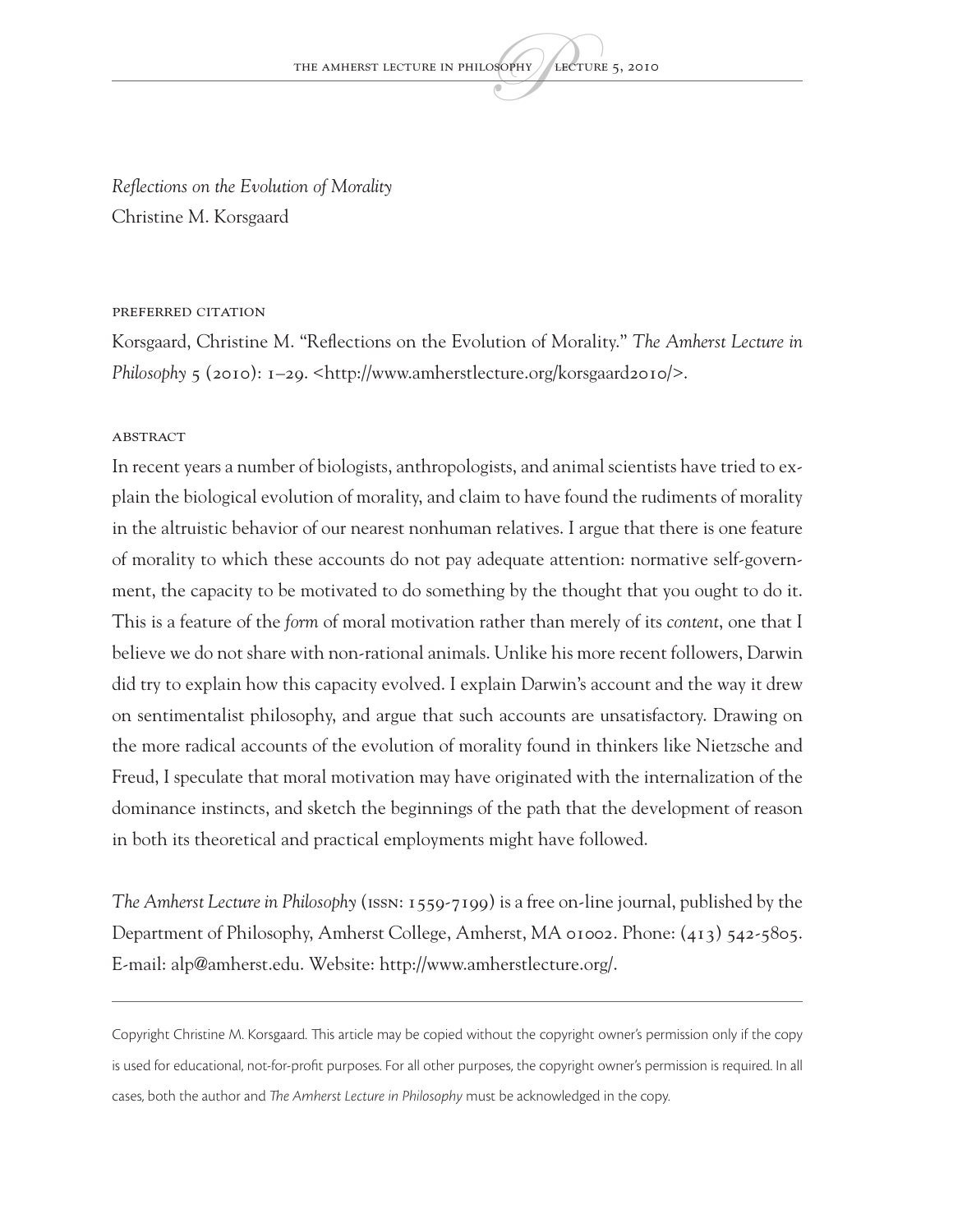### Reflections on the Evolution of Morality

## Christine M. Korsgaard

Harvard University

All instincts that do not discharge themselves outwardly turn inward – this is what I call the *internalization* of man: thus it was that man first developed what was later called his "soul." The entire inner world, originally as thin as if it were stretched between two membranes, expanded and extended itself, acquiring depth, breadth, and height, in the same measure as outward discharge was inhibited.

— Nietzsche1

#### 1. Introduction

In recent years there has been a fair amount of speculation about the evolution of morality, among scientists and philosophers alike. From both points of view, the question how our moral nature might have evolved is interesting because morality is one of the traditional candidates for a distinctively human attribute, something that makes us different from the other animals. From a scientific point of view, it matters whether there are any such attributes because of the special burden they seem to place on the theory of evolution. Beginning with Darwin's own efforts in *The Descent of Man*, defenders of the theory of evolution have

<sup>1</sup> Friedrich Nietzsche, *The Genealogy of Morals*, in *On the Genealogy of Morals and Ecce Homo*, trans. Walter Kaufmann and R.J. Hollingdale (New York: Random House, 1967, Vintage Books edition, 1989), 84–5. Hereinafter cited as *Genealogy*.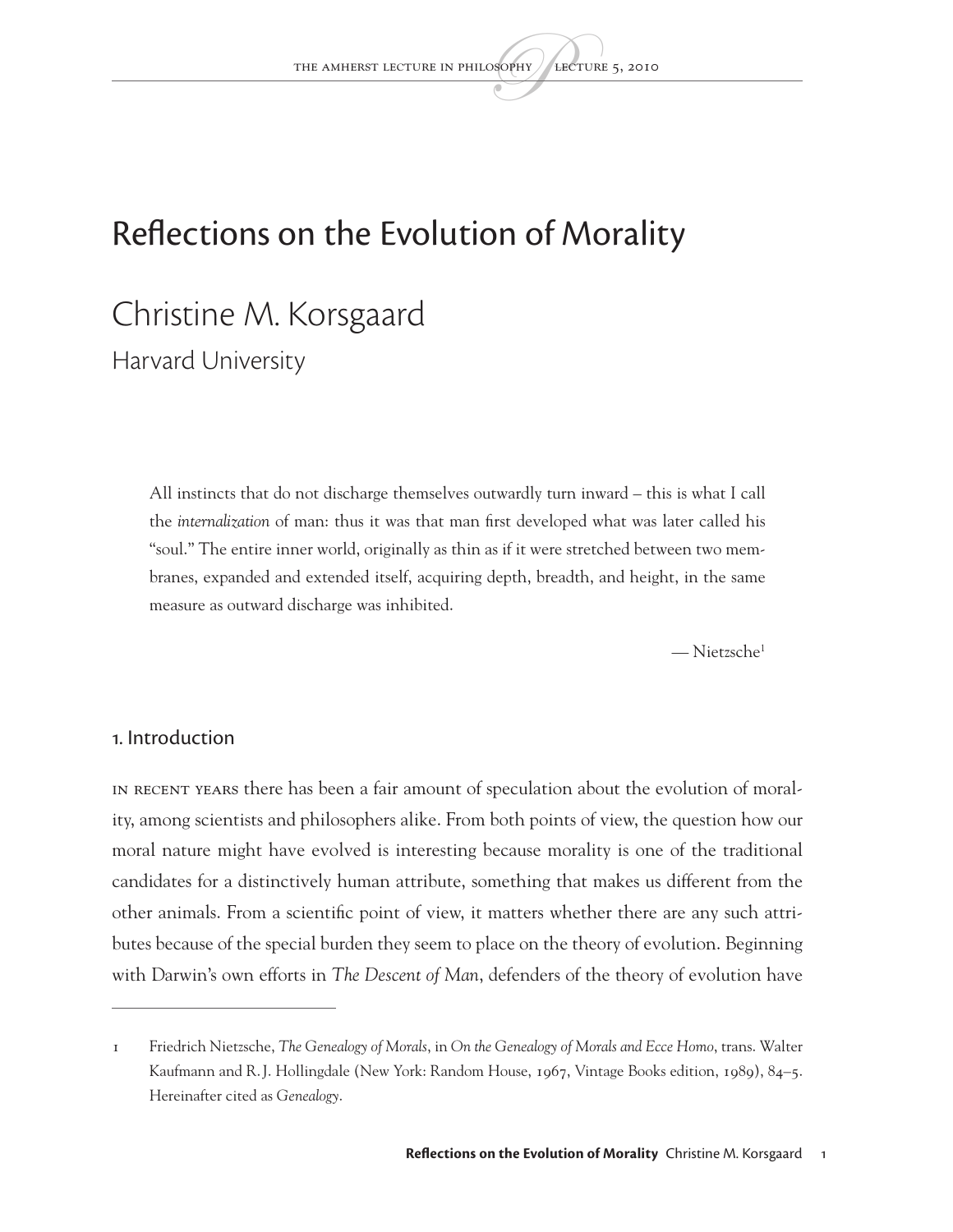tried to show either that there are no genuinely distinctive human attributes – that is, that any differences between human beings and the other animals are a matter of degree – or that apparently distinctive human attributes can be explained in terms of the interaction between other attributes that *are* matters of degree. Darwin's own account of the evolution of morality, which I will be discussing later, is of this second kind.

From a philosophical point of view, of course, understanding the ways we are different from the other animals is one way of understanding ourselves. And although it is a little obscure exactly how it works, one of the traditional modes of philosophical understanding, especially of morality, is the origin story: think, for instance, of the accounts of morality that we find in Hobbes, or Nietzsche, or Rousseau.2 All of these thinkers try to throw light on what it means to be human by telling us stories about how moral motives, emotions, or even obligations themselves might have emerged from events or processes that are envisioned as historical. So it is natural to think that an evolutionary account of morality might somehow throw light on the phenomenon itself.<sup>3</sup>

I am tempted by this possibility, but, just for that reason, I am dissatisfied with some recent biological accounts of the evolution of morality. In section 2, I will explain why I think there is a problem with these accounts. Basically, the problem is that it is unclear how they can explain the emergence of what I call "normative self-government": the capacity to be motivated to do something by the thought that you ought to do it. In section 3, I will explore some solutions to that problem that have emerged from the sentimentalist tradition of moral philosophy, including Darwin's own solution, which drew on that tradition. And I will explain why I think those solutions don't work. My own account of morality is in a sense

<sup>2</sup> See Thomas Hobbes, *Leviathan*, ed. Edwin Curley (Indianapolis: Hackett Publishing Company, 1994); Jean-Jacques Rousseau, *Discourse on the Origin of Inequality*, trans. Donald Cress (Indianapolis: Hackett Publishing Company, 1992) and *On the Social Contract*, trans. Donald Cress (Indianapolis: Hackett Publishing Company, 1988).

<sup>3</sup> Philosophers at present do not go in much for origin stories. Analytic philosophy these days has become a crisp no-nonsense discipline, aligning itself with the sciences rather than with literature, and rejecting any modes of understanding whose methodological credentials are obscure. Since philosophy is a discipline of self-understanding, we are of course right to try to understand our own methods where we can. But crisp no-nonsense attitudes often express nothing more than a lack of imagination, and a desire to eliminate perplexity as soon as possible. Philosophy should be wary of curbing its own resources.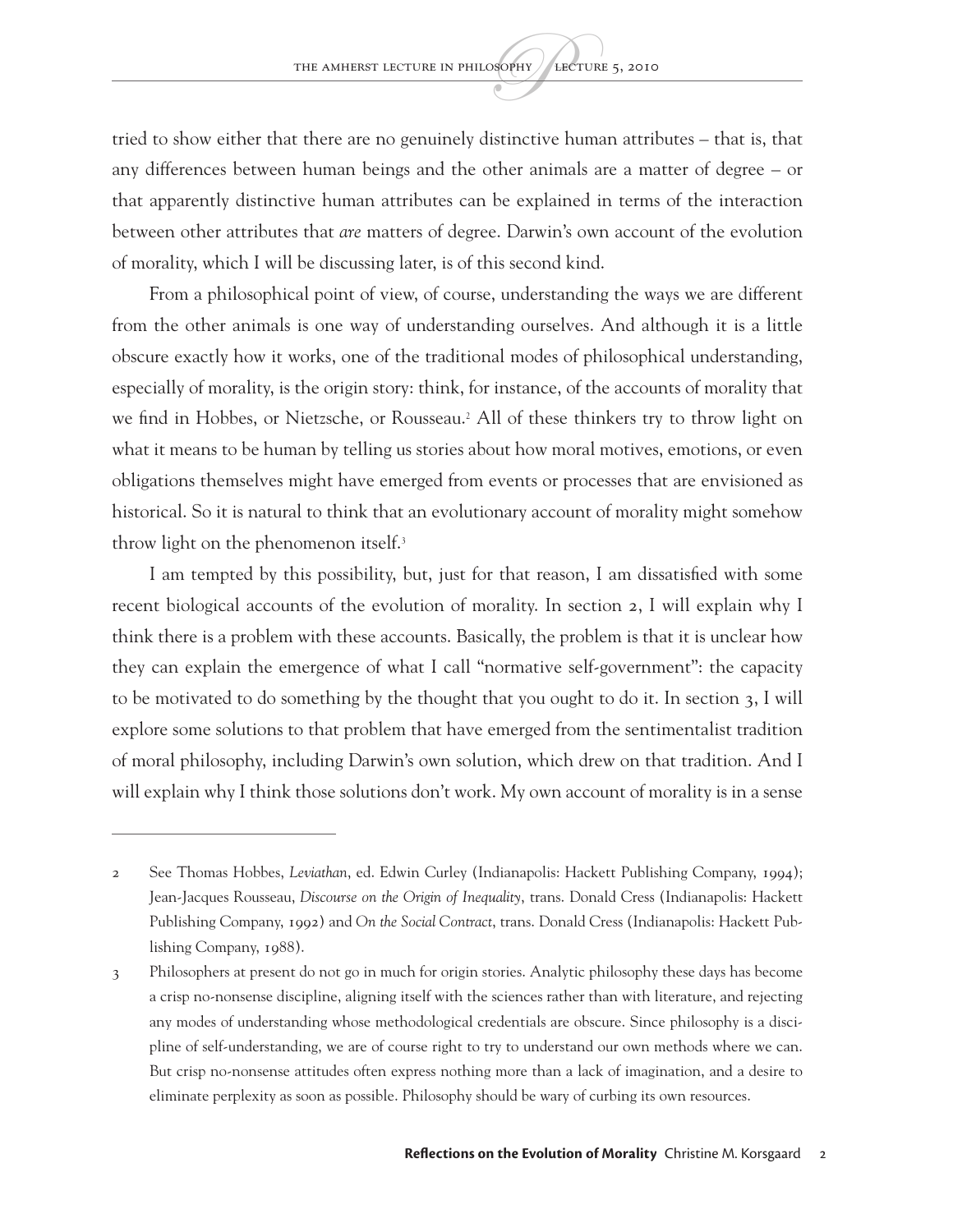intended to address the problem, but in section  $\frac{4}{1}$  will explain why it might seem to leave the difficulty in place. Finally, in section 5, I will draw on an earlier tradition of theorizing about the evolution of morality, to suggest a possible origin story of my own.

#### 2. Moral Content and Normative Self-Government

MANY OF THE TRADITIONAL CANDIDATES for distinctively human attributes seem to have given way to recent discoveries or rediscoveries about the other animals. Animal scientists have established that many of the other animals acquire much of their know-how through learning rather than innate instinct, that some of the other animals use and manufacture tools, that some of them have local cultural traditions concerning what to eat, how to prepare it, and how to medicate themselves, and so on, and that a few can be taught some of the basic elements of language. So it is not surprising that scientists have also gone looking for the rudiments of morality in our non-human relatives, and have claimed to find such rudiments in the evidence of tendencies to altruism, cooperation, empathy, or reconciliatory behavior that can be observed among some of the social animals.

The research supporting these kinds of claims has met with a degree of controversy that is a little puzzling. It is not surprising that those who reject the theory of evolution should dispute them; but it may seem surprising that scientists themselves, who presumably accept it, should still sometimes hotly contend for the uniquely human character of some of these attributes. Those who teach the other animals to communicate linguistically, for example, may be met with the claim that what the animal learns is not really language until the syntax reaches a certain level of complexity. By raising the standards for what counts as having a certain attribute, we can perhaps preserve its distinctiveness, but what is the point of the exercise? It is not uncommon for those who wish to defend our continuity with the other animals to speculate that there is some lingering piece of pride or ego at work in these controversies, something that makes human beings *want* to believe that we are unique among the animals.

I am sympathetic to the worry, and yet, I must also confess that I am inclined to believe that something I call "reason," one of whose manifestations is something I call "morality,"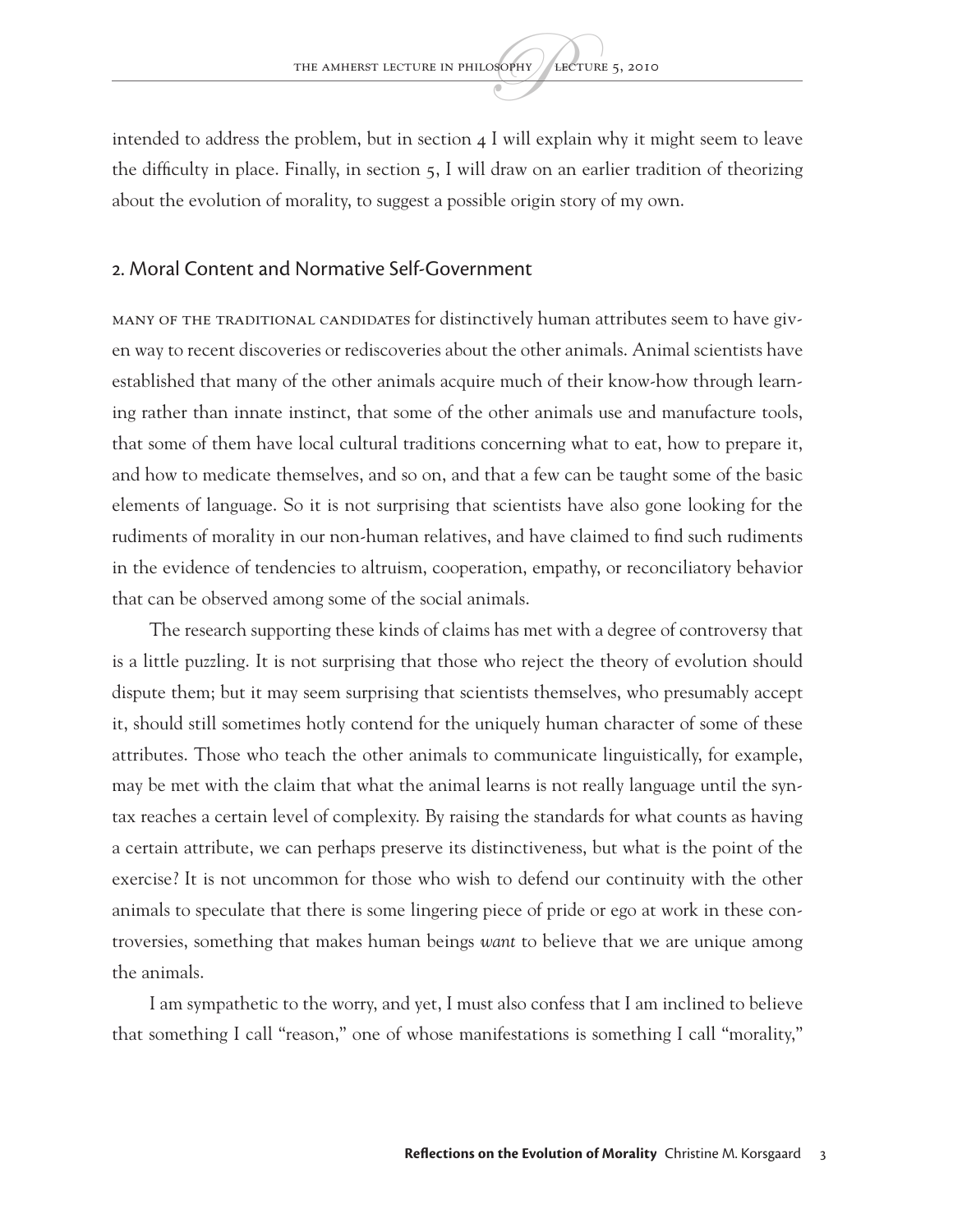is a distinctively human attribute, and one that might explain a lot of what seems to be so different about human beings.

But it is important to be clear about what I mean by "reason" here, and about its implications for the question of evolution. The primatologist Frans de Waal, in *Primates and Philosophers*, distinguishes two schools of thought about morality. According to one of them, he tells us, morality is "a cultural innovation achieved by our species alone," where this is supposed to imply that "our ancestors became moral by choice." The other, his own theory, "views morality as a direct outgrowth of the social instincts we share with the other animals."4 He associates the two views loosely with the rationalist and sentimentalist traditions in moral philosophy, and suggests that according to proponents of the rationalist view, morality is not something about which it is appropriate to tell an evolutionary story at all.

In fact I know of no philosophical view according to which human beings "became moral by choice," as De Waal puts it. But we might take De Waal's description of the rationalist position as a rough characterization of the sort of neo-Hobbesian or contractarian view according to which morality is founded on something like a social contract, entered into for reasons of self-interest.<sup>5</sup> Such views take it for granted that "reason" is the standard of doing what is in your own best interests, and argue that morality is "rational" in the sense that it promotes those interests. When I talk about morality being a manifestation of reason, I am not talking about that sort of thing, but rather about views according to which moral laws are themselves principles of reason – such as rational intuitionist views, or Kant's view that the categorical imperative is a principle of reason.6 And I do think that "reason," in the sense

<sup>4</sup> Frans de Waal, *Primates and Philosophers*: *How Morality Evolved*, ed. Stephen Macedo and Josiah Ober (Princeton: Princeton University Press: 2006), 6.

<sup>5</sup> For one example of a neo-Hobbesian view of this kind see David Gauthier, *Morals by Agreement* (Clarendon Press: Oxford, 1986).

<sup>6</sup> By "rational intuitionist" views, I have in mind the long tradition of views represented by Samuel Clarke (*Discourse Concerning the Unchangeable Obligations of Natural Religion*, the Boyle Lectures of 1705) and Richard Price (*Review of the Principal Questions and Difficulties in Morals*, first published 1758) in the eighteenth century; William Whewell (*The Elements of Morality*, 1845) in the nineteenth century; G.E. Moore (*Principia Ethica*, 1903), W.D. Ross (*The Right and the Good*, 1930) in the twentieth century; and, arguably, T.M. Scanlon (*What We Owe to Each Other*, 1998) and Derek Parfit (*On What Matters*, forthcoming) as we move into the twenty-first. Kant's views are found primarily in *Groundwork of the*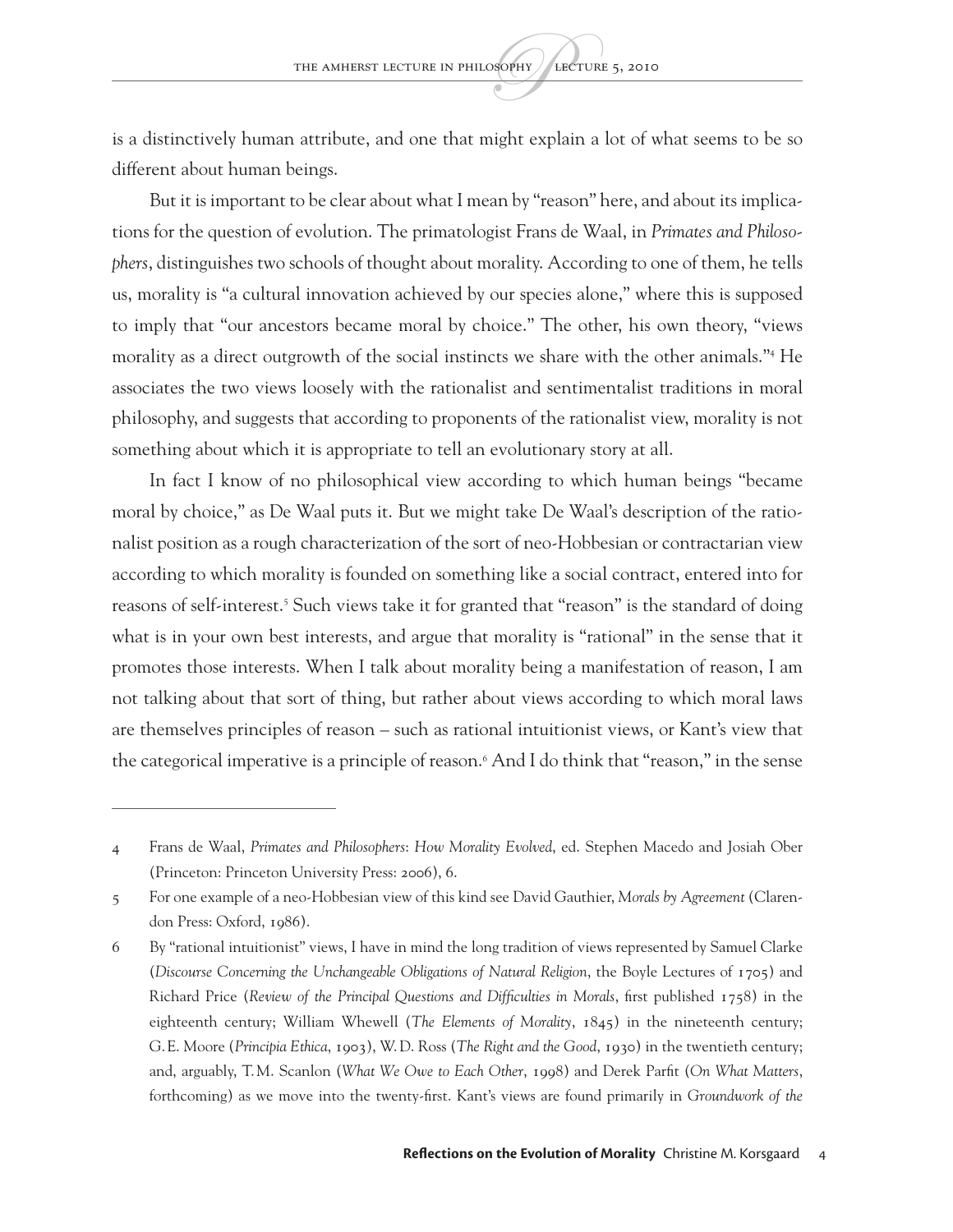that supports those theories, is something that must have evolved. So when I suggest that morality is a manifestation of reason, I do not mean to suggest that there is no evolutionary story to tell about its origins. But I do mean to register one source of my dissatisfaction with some of the current attempts to trace the evolution of morality, which is that I think that *what* they are trying to explain – which is characteristically altruism, cooperation, sharing, and so forth – is not quite the thing that needs to be explained.

Morality, as treated in these kinds of accounts, is defined by its characteristic content, which has something to do with, say, social relationships which take the interests of others into account. Marc Bekoff and Jessica Pierce, in their book *Wild Justice*, say, for example, "We define morality as a suite of interrelated other-regarding behaviors that cultivate and regulate complex interactions within social groups."7 And De Waal, in *Primates and Philosophers*, claims that the essence of human morality is taking "the interests of the entire community into account."8 In the discussion following the lectures that make up that book, at which I was present, De Waal remarked that he regarded morality as "a system of conflict resolution."

But to someone working in the tradition of Plato, Aristotle, and Kant – or for that matter, as we will see, of Hume and Adam Smith – the characterization of morality as "a system of conflict resolution" or of a tendency to good social behavior is bound to sound a little thin. These philosophers, or so I want to protest, had something rather grander in mind.<sup>9</sup> They were talking about what they took to be our unique human capacity to take responsibility for ourselves, to give shape and form to our own identities or characters, and to make laws for our own conduct. They were talking not just about a relation in which we stand to others, but about a relation in which we stand to ourselves, which it does not seem very tempting to attribute to any of the other animals. Morality so regarded is one manifestation of the human

*Metaphysics of Morals* (1785), *Critique of Practical Reason* (1788) and *The Metaphysics of Morals* (1797).

<sup>7</sup> Marc Bekoff and Jessica Pierce, *Wild Justice: The Moral Lives of Animals* (Chicago: University of Chicago Press, 2009), 7.

<sup>8</sup> De Waal, *Primates and Philosophers*, 58.

<sup>9</sup> "Grander" may make it sound as if I am claiming that human beings are in some way superior to the other animals, but I am not. When I say that human beings are the only moral animals, I mean that we are the only animals who are subject to moral standards – who can be either morally good or bad. I do not think that having that property is itself a virtue. I explain more exactly why in "Valuing Our Humanity," currently in manuscript.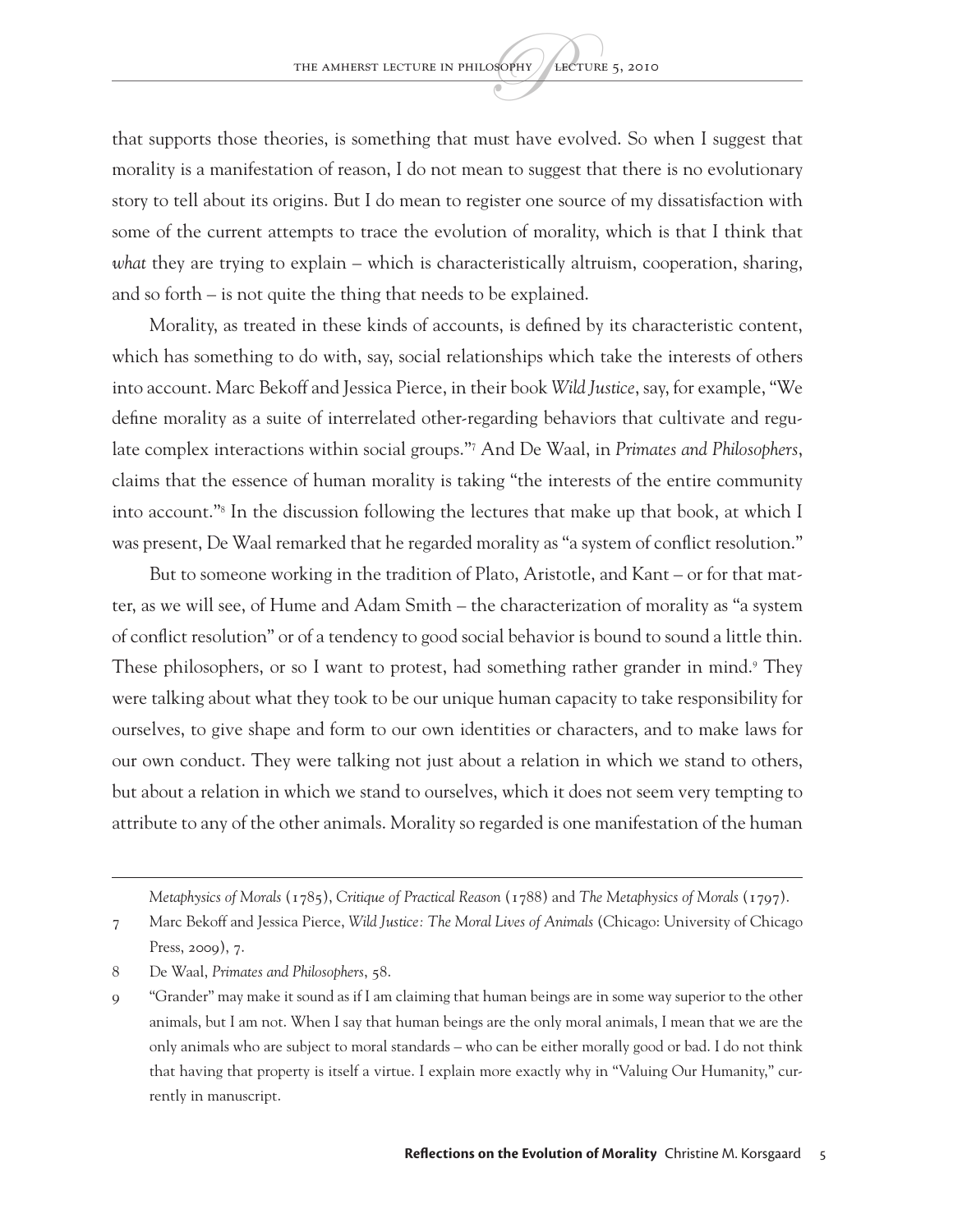capacity for what I am calling "normative self-government." Normative self-government is our capacity to assess the potential grounds of our beliefs and actions, to ask whether they constitute good reasons, and to regulate our beliefs and actions accordingly. In the theoretical realm, the capacity for normative self-government is expressed in the deliberate construction of systems of belief, employing consciously held standards of good evidence and valid argument. In the practical realm, it is expressed most obviously in the capacity to act from what we familiarly call "a sense of obligation," grounded in consciously held principles of good or right action. To be morally motivated in this sense is not just to have motives with a certain characteristic *content*. Moral motivation has a distinct – and I believe a distinctively human – *form*. I think that that, the human capacity for normative self-government, and not just good social behavior, is the thing whose evolution needs to be explained.

Of course, everyone involved in these discussions grants that morality is not *merely* a tendency to good social behavior. If altruistic and cooperative behavior were the essence of morality, the ants and bees would be our moral heroes, and no one supposes that they are. And everyone also agrees that what these thinkers call "human morality" plainly involves something over and above altruistic or cooperative dispositions: some cognitive element such as the ability to follow explicit rules, or the self-conscious use of moral concepts, or the related capacity to make and be motivated by moral judgments. But explaining how that capacity arose is not usually part of the biologist's enterprise. In my commentary on De Waal in *Primates and Philosophers*, I claimed that the essence of morality rests in normative self-government rather than in altruism or cooperation.<sup>10</sup> Bekoff and Pierce, commenting in part on those remarks, say that they regard such matters as being motivated by conscious moral judgments as "relatively late evolutionary additions to the suite of moral behaviors."11 De Waal himself, in his response to the commentaries, suggested that the human capacity for "internal dialogue" "lifts moral behavior to a level of abstraction and self-reflection unheard of before our species entered the evolutionary scene."12 I don't know exactly what these authors have in mind, but such remarks may suggest the idea that what is distinctive about "human moral-

<sup>10</sup> Korsgaard, "Morality and the Distinctiveness of Human Action," in De Waal, *Primates and Philosophers* (Princeton: Princeton University Press, 2006), 112–16.

<sup>11</sup> Bekoff and Pierce, *Wild Justice*, 139–40.

<sup>12</sup> De Waal, *Primates and Philosophers*, 175.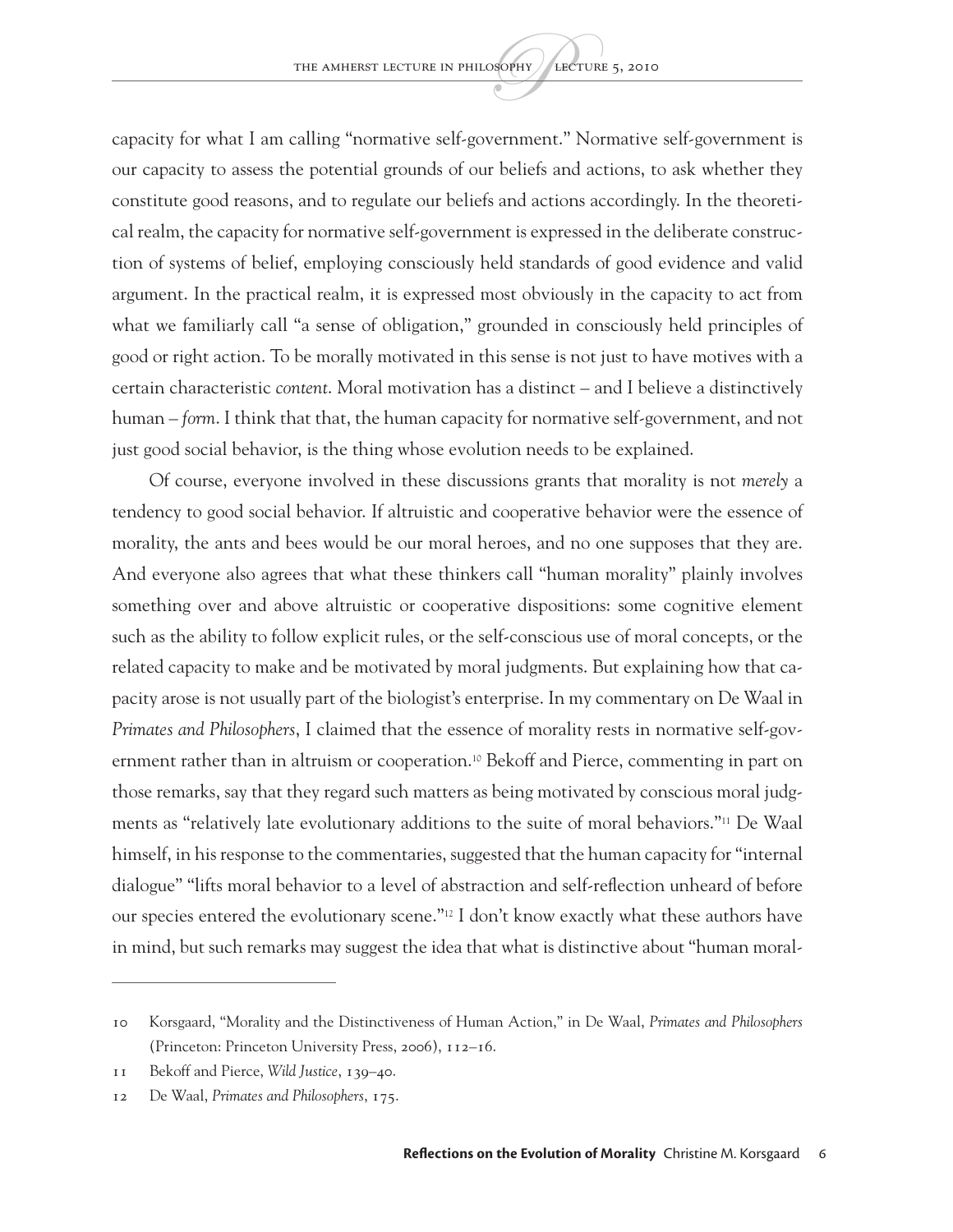ity" is the result of *adding* some kind of advanced intellectual faculties onto sociable instincts or desires. But exactly which advanced intellectual faculties are supposed to be involved and how adding them to social instincts is supposed to produce a normatively self-governing animal is left rather vague. So something more needs to be said.

#### 3. Darwin and the Sentimentalist Tradition

Unlike many of his more recent followers, Darwin did attempt to fill in this gap. Darwin took a keen interest in the sentimentalist tradition of moral philosophy that gave rise to the utilitarian theory that was dominant in his day. No doubt this was partly because of the time and place in which he lived, but I think it is also because philosophers in the sentimentalist tradition had tried to give an answer to the question how the sense of obligation might be something that human beings acquired. David Hume gives us one picture of how that might be. Leaving aside a complication about what Hume calls the "artificial" virtues, Hume thinks that moral standards are the result of our approving and disapproving of motives that we already, naturally, have.13 Approval and disapproval are themselves sentiments, but they require advanced intellectual faculties for two reasons. First, as Hume himself emphasized, they arise only when we look at things from an impartial perspective that we must use reasoning to achieve.14 Second, they require what contemporary ethologists call "theory of mind" – an

<sup>13</sup> For Hume's account of the "natural virtues" see especially *Treatise of Human Nature*, ed. L.A. Selby-Bigge, 2nd ed. rev. P. H. Nidditch (Oxford: Clarendon Press, 1978), book 3, part 3, section 1, pp. 574–91. Hereinafter abbreviated as, for example, *Treatise* 3.3.1, 574–91. In "Natural Motives and the Motive of Duty: Hume and Kant on Our Duties to Others," *Contemporary Readings in Law and Social Justice* 1 no. 2 (2009): 8–35, I argue that Hume's account of the operation of the motive of duty in the case of the artificial virtues differs only slightly from Kant's account of the operation of that motive. It is little more than a matter of whether the moral sense operates through the mediation of self-disapproval, or directly as a kind of will. In a sense, the argument of this paper makes a similar point: whatever tells us what is right and wrong must operate directly as a volitional principle for acting accordingly.

<sup>14</sup> See especially David Hume, *Enquiry Concerning the Principles of Morals*, in *Enquiries Concerning Human Understanding and Concerning the Principles of Morals*, ed. L.A. Selby-Bigge, 3rd ed. rev. P.H. Nidditch (Oxford: Clarendon Press, 1975), 173. Hereinafter abbreviated as *Enquiry*.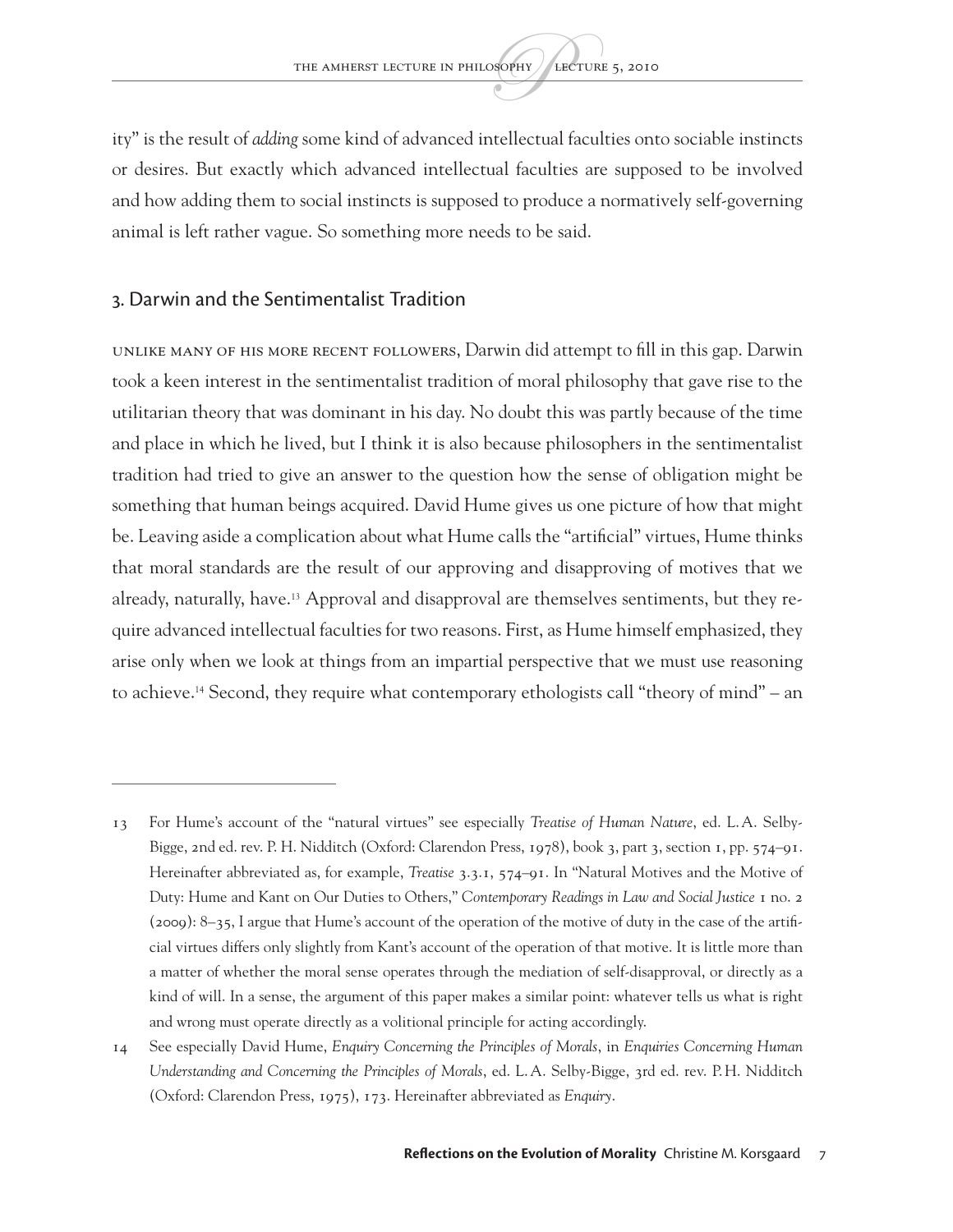awareness that people and animals have mental states, including motives, since those are the main objects of approval and disapproval.<sup>15</sup>

In Hume's account approval and disapproval are not in themselves motives – they are sentiments we feel about motives, our own and other people's. But Hume has a pretty good story about how it is possible for us to be motivated by the standards we form as a result of our approvals and disapprovals – how it is possible for us to be motivated by thoughts about what we ought to do.<sup>16</sup> Approval and disapproval are, according to Hume, forms of love and hate – a kind of disinterested love and hate that we feel when we view things from an impartial standpoint, not governed by our own self-interest.17 These feelings of distinterested love and hate arise because we sympathize with the victims and beneficiaries of an agent's conduct, and love or hate that agent accordingly. So to know that you yourself are an object of the disapproval of others is to see yourself as an object of their hatred. And since our natural sympathy with other people induces us to enter into what we suppose to be their feelings, it induces us to turn this hatred against ourselves. This motivates us to conform to moral standards: we wish to be lovable in the eyes of others, because we wish to be lovable in our own. Just to make sure I haven't confused you here, let me emphasize that sympathy plays a double role in Hume's theory: impartial sympathy with the victims and beneficiaries of action determines *what* we approve and disapprove of; sympathy with the approval and disapproval of imagined moral judges then motivates us to act in ways we ourselves approve of, so that we can be lovable in our own eyes. Of course, one might complain that this theory does not really imply that, strictly speaking, we are motivated to do what we ought to do simply by the judgment,

<sup>15</sup> Hume affirms this at *Treatise* 3.2.1, 477, but in fact his practice does not conform to it; he also praises, e. g., qualities of character such as courage and industry which are not in themselves motives.

<sup>16</sup> Or rather, to put the point more strictly, he has a story to tell about how the standards we form as a result of our approval and disapproval *become* standards that tell us what we "ought" to do. I prefer to put the point that way, because I am an "internalist" about the moral "ought." "Ought" is a word used to express a *practical* judgment, so I do not think anything could count as a judgment about what you "ought to do" that is not capable of motivating you to do it. Practical normative force does not reduce to motivational force, but must always include it. Hume himself seems to accept something along these lines, for he famously criticized his rationalist opponents for being unable to explain how moral considerations, if they were grounded in reason – a faculty he regarded as inactive and inert – could possibly motivate us.

<sup>17</sup> Hume, *Treatise* 3.3.5, 614.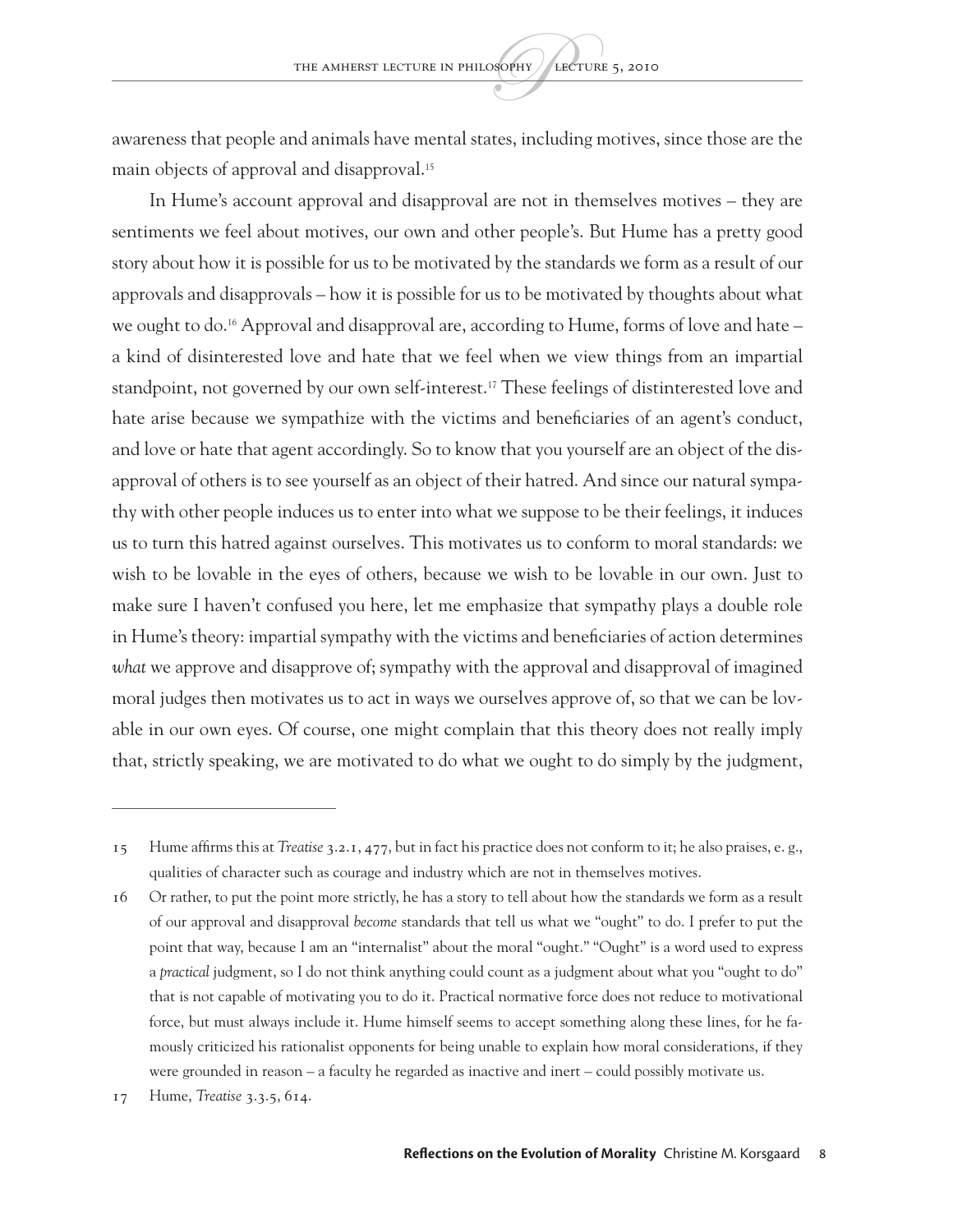or by what goes into making the judgment, that we ought to do it.<sup>18</sup> Rather, it implies that we are motivated to do what we ought to do because that is a way of avoiding self-hatred.<sup>19</sup> That there is a problem shows up in this fact: the same mechanism that motivates us to do what we ourselves approve of would motivate us to avoid the disapproval of others even if we thought that their disapproval was ill-founded. Sympathy, as Hume understands it, tends to make us hate ourselves if we think others either do or would hate us regardless of the causes of their hate.

Adam Smith modified this story in several ways, two of which are important for our purposes. Hume thought of approval and disapproval as forms of love and hate based on sympathy with the victims and beneficiaries of the conduct of the person who is morally judged. Smith, on the other hand, thought of approval itself as a form of sympathy with the

<sup>18</sup> I have inserted the caveat, "or what goes into making the judgment," to make sure that what I say here covers two different theories about what we mean when we say someone is motivated to do something by the thought that he ought to do it. In Hume's theory, to say that you do something because you think you ought to is to say that doing what you ought to do is your *purpose* in acting. In such a theory, explicitly moral motivation necessarily appears as an alternative to being motivated by other sorts of considerations, such as, say, "in order to help." In other theories, however, the thought that you ought to do something is a thought that is among other things about which purposes you ought to adopt. To be motivated by duty is not to have a certain purpose, but to choose your acts and their purposes on the basis of a certain principle. For example, in Kant's theory, to be motivated by duty is to be motivated by the conception of your maxim – which includes both your act and its purpose – as a necessary universal law. Or, to take a more recent example, in Scanlon's theory it is to be motivated by the idea that doing a certain act for a certain purpose can be justified to others. In these cases, what motivates the agent is not the bare idea "that is my duty" but the thoughts about law or justification that go into making the judgment that that is my duty. And in these cases the other considerations – say, that someone needs help – appear in the thoughts that go into making the judgment: that you could not will it as a law that no one help, or justify a failure to help for certain reasons, to others.

<sup>19</sup> In fact Hume is explicit about this. "But may not the sense of morality or duty produce an action?… I answer, It may:… When any virtuous motive or principle is common in human nature, a person who feels his heart devoid of that principle, may hate himself upon that account, and may perform the action without the motive, from a certain sense of duty, in order to acquire by practice, that virtuous principle, or at least to disguise to himself, as much as possible, his want of it" (*Treatise* 3.1.1, 479). The role of sympathy with imagined moral judges is brought out more clearly at *Enquiry,* 276.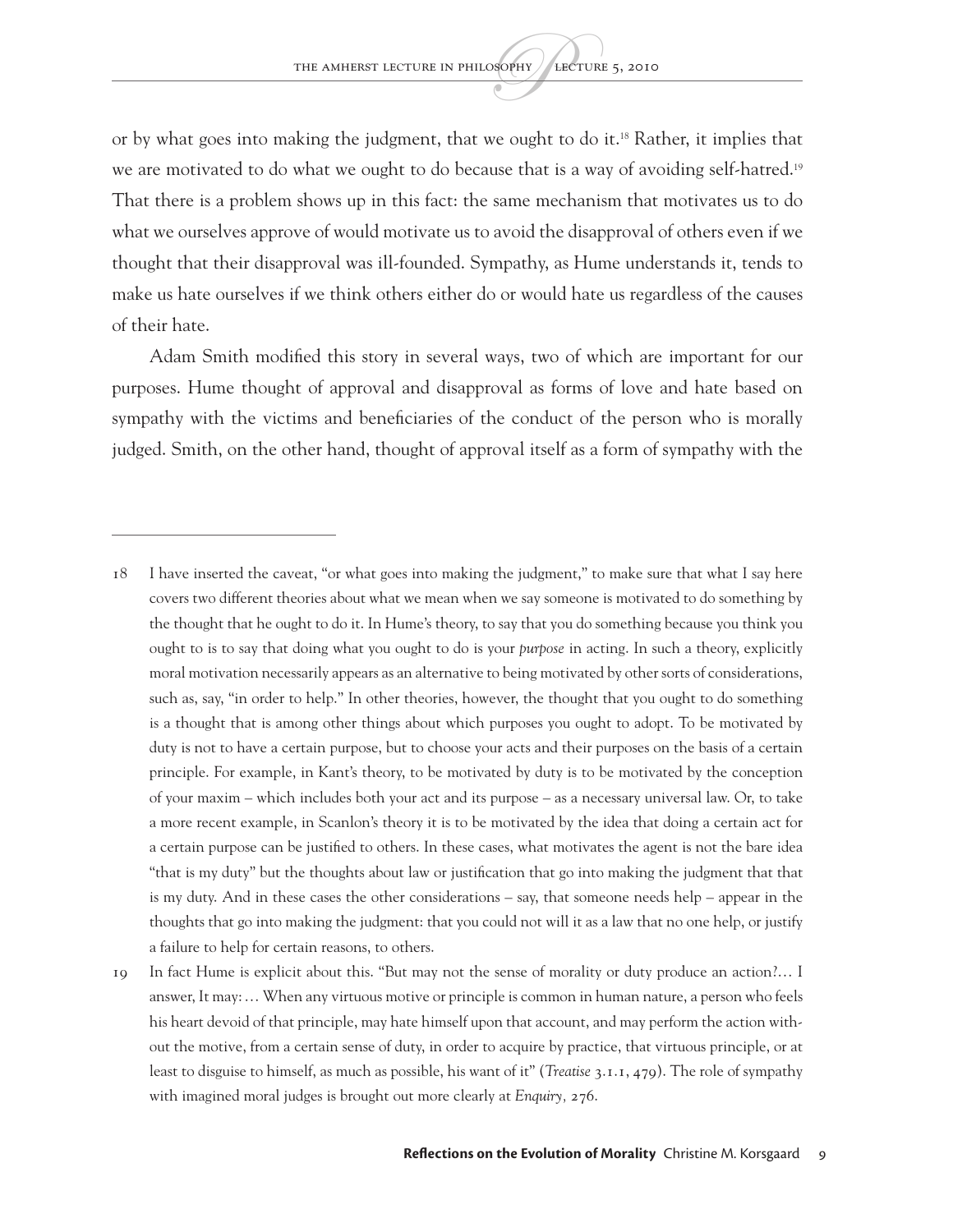person judged.20 To disapprove of someone is to be out of sympathy with him. The other important modification is that Smith added a notion of what he called "propriety."<sup>21</sup> Hume thought that our approval and disapproval of motives is aroused by reflections on their utility and agreeableness. We approve of beneficence, say, because it is useful to those to whom the beneficent person offers assistance, and we sympathize with them. Smith argued that we also approve and disapprove of motives and the emotions on which they are based because of their suitability or proportionality to the objects that arouse them. We disapprove of the enraged person, say, because his anger seems out of proportion to the little annoyance that caused it, and this makes us unable to sympathize with him. Smith believed that strong emotional responses generally seem disproportionate to those who are not in the grip of them, and therefore that the tendency of our natural desire to be in sympathy with others is to moderate and control our violent responses. The person judged tones his responses down in order to win the sympathy of others; at the same time, the person making the judgment tries to imagine the situation more vividly in order to enter more fully into the feelings of the person who is judged. The eventual 'compromise' position reached – a level of response that puts the person judged and the person judging in sympathy with each other – is the "proper" response.22 These judgments of "propriety" give us the notion of a response being "worthy" of its object: we may say that the cause of someone's rage is "not worth" so strong a feeling.

Importantly, we can make judgments of "propriety" about the sentiments of approval and disapproval themselves. So when we do something wrong, we may judge that it would be *proper* for others to disapprove or blame us if they knew. And when we judge that it would be proper for others to blame us, we are judging not merely that others would blame us if they knew, but that we are *blameworthy*. This appears to solve the problem in Hume's theory: we are only motivated to avoid conduct that we deem genuinely worthy of blame. Smith thought of such judgments as being rendered by what he called "the man within," or the "impartial spectator," a kind of internalized representative of the other, but one whose

<sup>20</sup> Adam Smith, *The Theory of Moral Sentiments*, ed. D.D. Raphael and A.L. Macfie (Indianapolis: Liberty Classics:  $1982$ ,  $9-16$ .

<sup>21</sup> Smith, *The Theory of Moral Sentiments*, 16–23.

<sup>22</sup> See especially Smith, *The Theory of Moral Sentiments*, 21–3.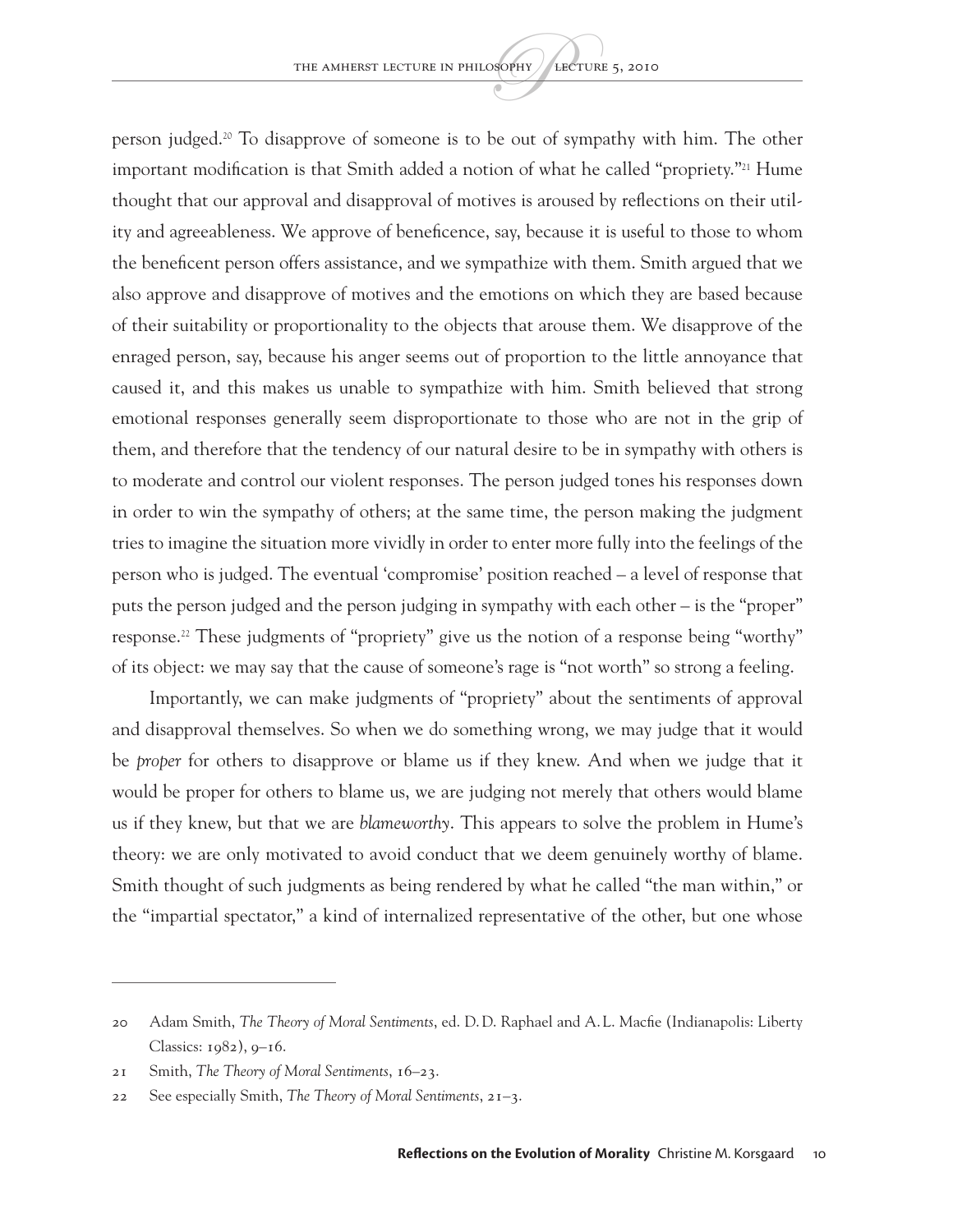view of our motives is unimpeded and therefore reliable.23 When we are motivated to avoid the disapproval of the man within, it is as if we are in danger of falling out of sympathy with ourselves.

We know from his notebooks that Darwin studied this tradition of moral philosophy, and it seems clear that he was influenced by it when he came to produce his own account of the evolution of morality.24 Darwin argued that the evolution of morality could be explained through the interaction of two powers, advanced intellectual faculties and social instincts. As he says:

Any animal whatever, endowed with well-marked social instincts, would inevitably acquire a moral sense or conscience as soon as its intellectual powers had become as well developed, or nearly as well-developed, as in man.<sup>25</sup>

The developed intellectual powers in question, as we will see, turn out to be memory and "theory of mind" – an awareness of our own motives.

Darwin's story turns on the difference between two kinds of instincts. There are social instincts, whose influence tends to be felt constantly by a social animal, and there are the instincts associated with the appetites, whose felt influence is only occurrent but, when it does occur, stronger than that of the social instincts. It is an important feature of the appetites and the instincts associated with them that, once they are satisfied, it is hard to recapture the sense of their force and urgency. So it is often the case that, once we have satisfied an appetite, what we have done seems to us not to have been worth it, especially if we have done it at the cost of satisfying some other desire or disobeying the call of some other instinct. Once our intellectual faculties have developed to the point where we can remember and reflect upon our motives and actions, this difference between the two kinds of instincts has an important effect. Darwin explains it this way:

<sup>23</sup> Smith, *The Theory of Moral Sentiments*, part III, 108–78.

<sup>24</sup> Charles Darwin, *Metaphysics, Materialism, and the Evolution of Mind: Early Writings of Charles Darwin*, ed. Paul H. Barrett (Chicago: University of Chicago Press, 1980).

<sup>25</sup> Charles Darwin, *The Descent of Man, and Selection in Relation to Sex* (Princeton: Princeton University Press, 1981), 71–2. Hereinafter abbreviated as *Descent*.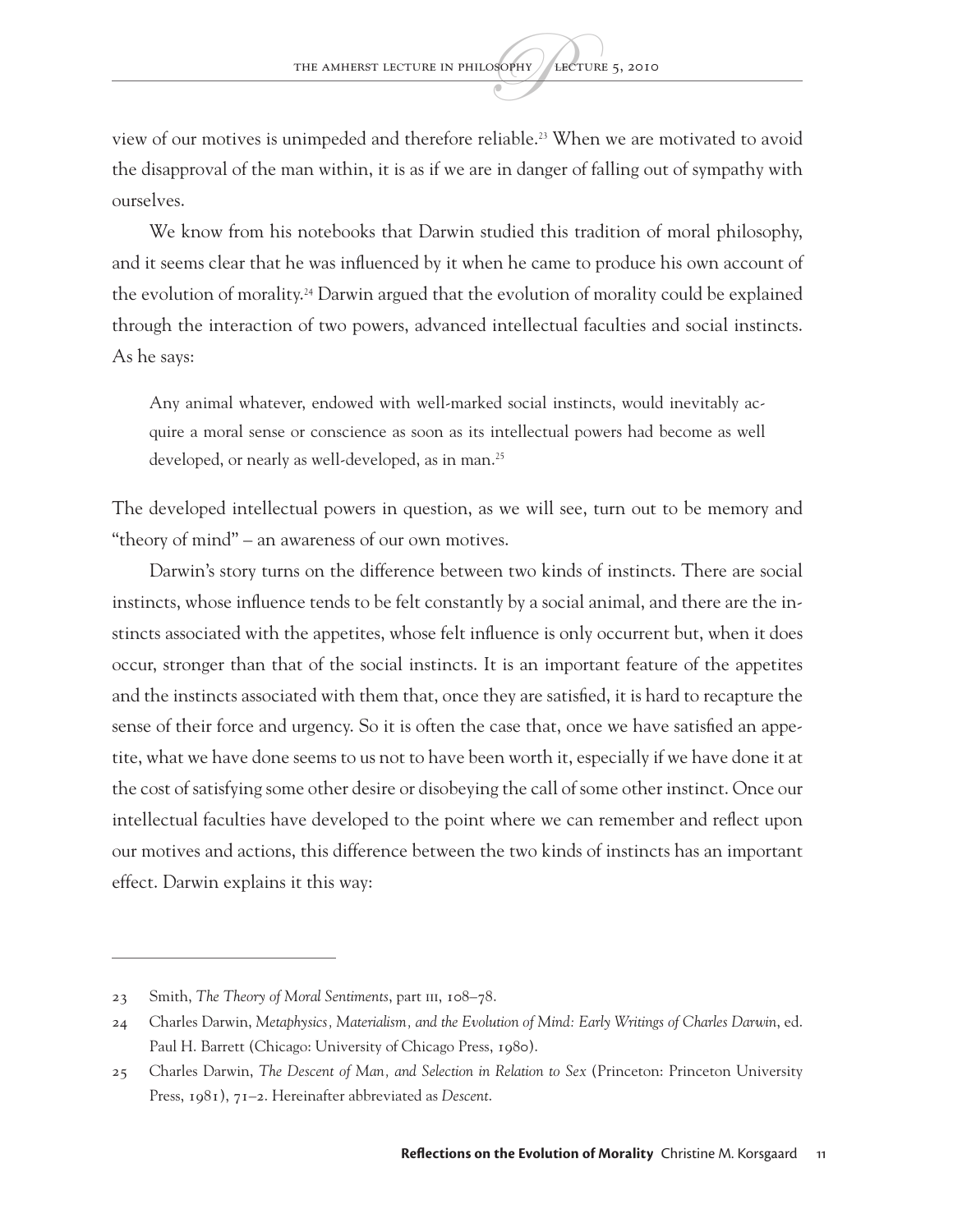Thus, as man cannot prevent old impressions continually passing through his mind, he will be compelled to compare the weaker impressions of, for instance, past hunger, or of vengeance satisfied or danger avoided at the cost of other men, with the instinct of sympathy and good-will to his fellows, which is still present and ever in some degree active in his mind. He will then feel in his imagination that a stronger instinct has yielded to one which now seems comparatively weak; and then that sense of dissatisfaction will inevitably be felt with which man is endowed, like every other animal, in order that his instincts may be obeyed.<sup>26</sup>

According to Darwin this dissatisfaction is regret or remorse, and its painful character ultimately teaches us to control our appetites when they conflict with our social instincts. In addition, Darwin brings in, as it were direct from Hume, the consideration that even if a man does not regret his bad conduct for its own sake, "he will be conscious that if his conduct were known to his fellows, it would meet with their disapprobation, and few are so destitute of sympathy as not to feel discomfort when this is realized."27

Of course one might be inclined to protest – as I did against Hume – that this is not really doing what you ought to do because you ought to do it. We learn to conform to moral principles in order to avoid the uncomfortable feeling of "regret" or "remorse." Smith, as we saw, tried to remedy the problem by adding a normative element to the negative emotion, the self-disapproval, itself: it is not the sense that we *will* be blamed or that we *would* be blamed if others knew of our bad conduct, but the sense that our conduct would be *worthy* of blame, that motivates us to avoid it. Darwin, I believe, is trying to capture this feature of Smith's theory in his own account by emphasizing the difference in the ways in which the two kinds of instincts affect us: like Smith, he thinks that when we are not immediately in the grip of an appetite, it is hard to recapture the sense of urgency we have when we *are* in its grip. So when we think about it later, it seems to us as if it is not *worth* satisfying our appetites at the cost of the interests of others, and that looks like a normative thought.

Nevertheless, Darwin's account does give rise to a problem similar to the one I noticed in Hume's. In Hume's theory, the problem is that the disapproval of others would motivate us

<sup>26</sup> Darwin, *Descent*, 90.

<sup>27</sup> Darwin, *Descent*, 92.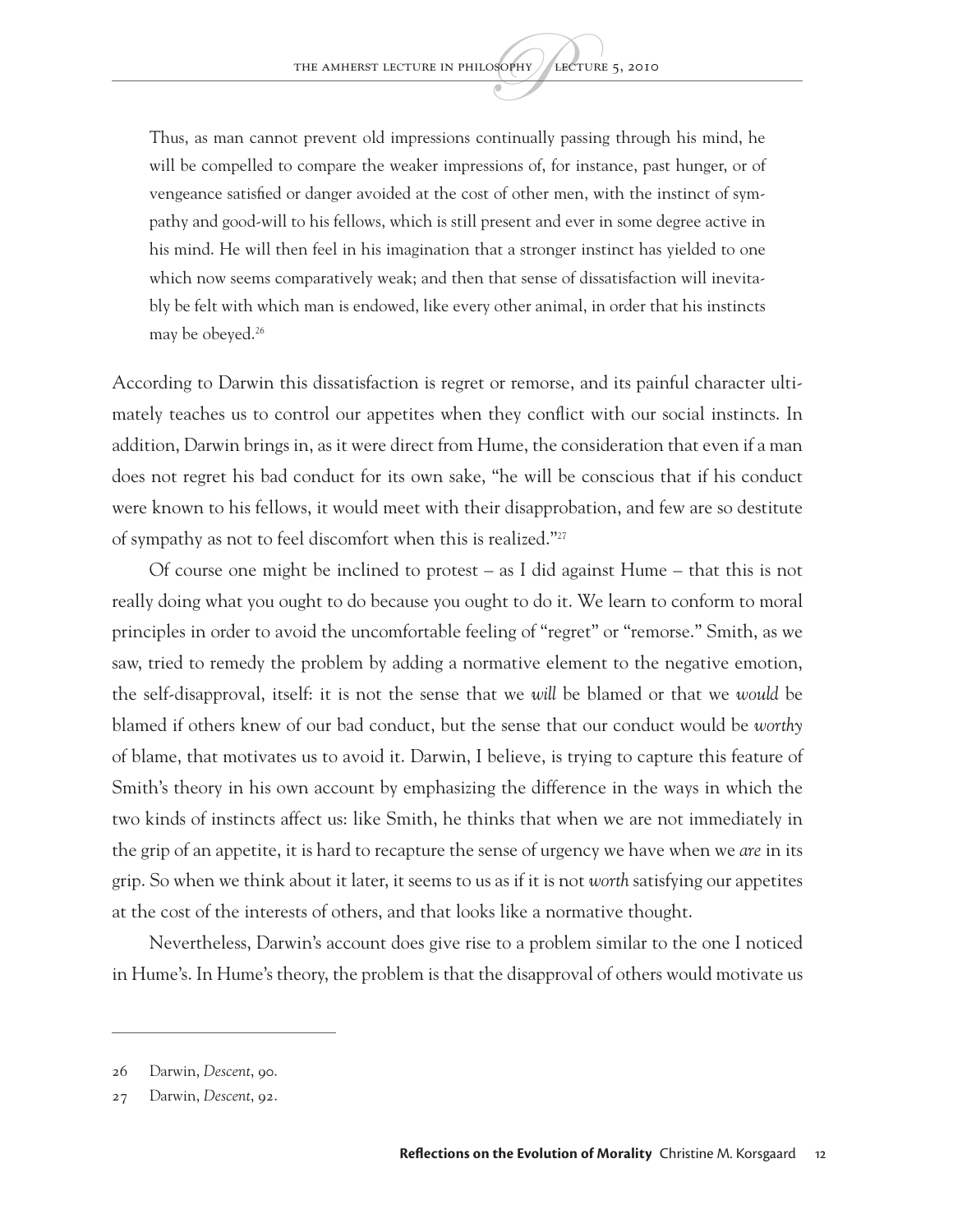even if it were not properly grounded in standards of right and wrong. In Darwin's theory, the parallel problem is that the difference between constantly and occurently felt instincts would eventually teach us to conform to the constantly felt ones even if those were not the social instincts.<sup>28</sup> Why, in Darwin's theory, are constantly felt instincts the right ones to act on? *Any* instincts that were constant and steady in their influence would become authoritative over *any* instincts whose influence was occurrent, regardless of the content of those instincts. Darwin is unable to appropriate Smith's idea successfully, because of a problem in Smith's theory itself: Smith never really tells us why exactly the motives and responses with which others can sympathize are supposed to be the right ones to act on, or even why we should tend to think that they are. In the same way, Darwin has no story about why constantly felt instincts should be the right ones to act on.

Of course, Darwin, unlike Smith, was not trying to produce a general normative theory. In fact he was assuming a vaguely utilitarian framework, although he suggests it is not the greatest happiness of the community, but rather something he calls the greatest "good or welfare" of the community, at which moral conduct aims.29 His account of this "good or welfare" has a distinctly biological ring. He says: "The term, general good, may be defined as the means by which the greatest possible number of individuals can be reared in full vigor and health, with all their faculties perfect, under the conditions to which they are exposed."30 It might seem easy enough to marry such an account of morality to an account of its evolution, but even if we accepted the moral view in question, the problem would still exist. It is not *because* the social instincts are constant and steady in their influence that it is wrong to ignore the interests of others in pursuit of the satisfaction of your own appetites. Of course, if you think that *all* that morality *is* is the way in which the social instincts express themselves in intellectually advanced animals, this point may elude you. But if you think there is more to the idea that an action is wrong than that it is unsociable, then the relation between Darwin's motivational story and the normative one is, after all, too accidental: our capacity for

<sup>28</sup> Darwin actually says it: "The imperious word *ought* seems merely to imply the consciousness of the existence of a persistent instinct…." (*Descent*, 92).

<sup>29</sup> Darwin, *Descent*, 97–8.

<sup>30</sup> Darwin, *Descent*, 98.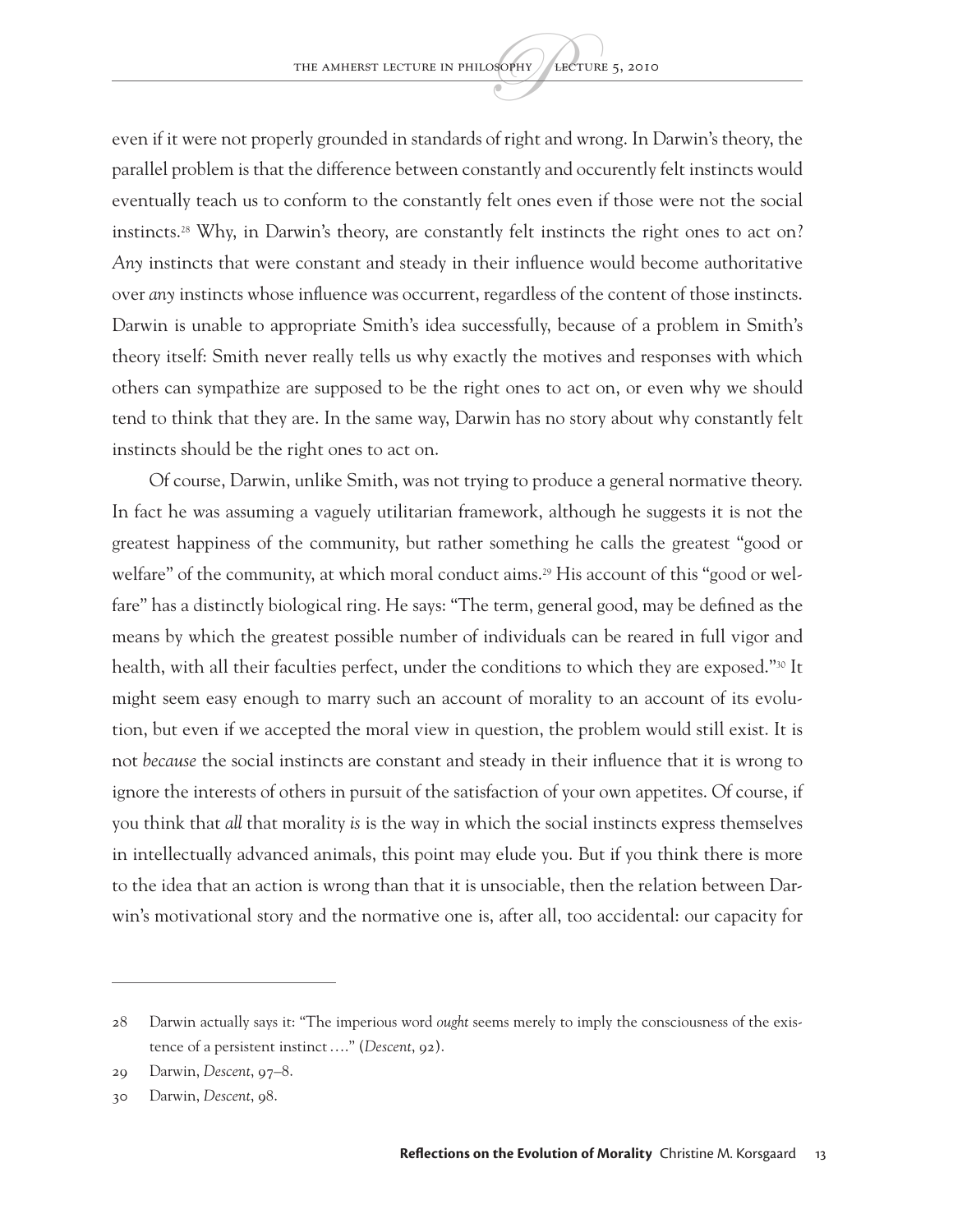moral motivation is a mechanism that just happens to favor the kind of conduct that Darwin considers moral.

These theories, born of the empiricist tradition of associationist psychology, try to explain the origin of normative self-government by showing how some sort of pain gets attached to conduct independently identified as wrongful. One might complain that this doesn't give us a person who is normatively self-governed; this still only gives us a person who is governed by the desire to avoid pain. But it would be uncharitable to take Darwin or Hume to be suggesting that the person's *goal* is simply avoid pain, for that is not the only role that pain can play in the explanation of action. We should take them to be explaining, in associationistic fashion, how avoiding wrongdoing itself becomes a goal. So instead I will put my point this way. I think that these theories come very close to explaining moral motivation in the right way. If they were true, they would succeed in explaining the existence of creatures who inevitably find wrongdoing painful. And although just now I said that the conduct is "independently" identified as wrongful, I did not mean that the causes of the conduct's painfulness and the reasons for its wrongness are totally unrelated. In Hume's view, the fact that you disapprove of an action is what makes it wrong, and it is also what makes it painful for you to do it. Nevertheless, its being wrong is not what makes it painful for you to do it – your desire to be lovable is what does that.31 And although Darwin doesn't tell us exactly how he arrives at his normative account of the good, I think we may say, in a similar way, that in Darwin's theory, the fact that conduct is against our social instincts is both what makes it wrong and

<sup>31</sup> And what makes you unlovable is not the wrongness of your conduct, but its content: that it is disagreeable or disadvantageous. To this extent Hume's theory shares a problem with the brand of naturalistic moral realism that claims that we know moral properties exist because they do play a role in explanation: say, the laborers revolted because they were treated unjustly. No: the laborers revolted because they didn't have enough to live on. Their not having enough to live on was unjust, and was why they revolted, but they didn't revolt because it was unjust; they revolted because their families were hungry. That would have caused them to revolt even if it were not unjust. (I owe the point to Chris Furlong.) The parallel point about Darwin is a little hard to formulate, but it goes like this: even if it were essential to the nature of social instincts that they be expressed constantly rather than occurrently – even if a constant expression and social content had to go together – it would be the case that it was the constant-expressedness of the social instincts, rather than the wrongness of violating them, that, in Darwin's theory, motivates us not to violate them.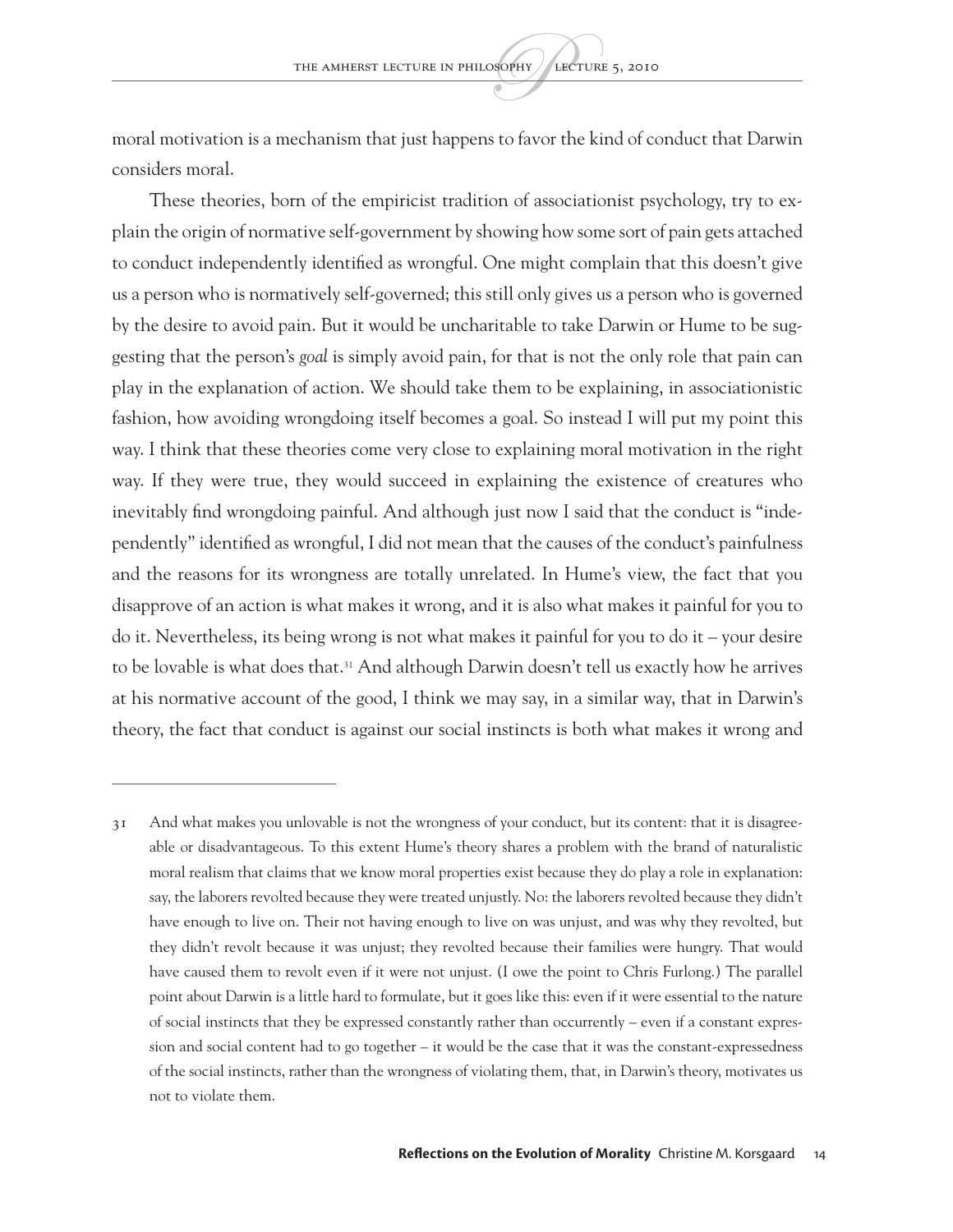what makes it painful. Nevertheless, it is not painful because it is wrong, but because of the way the social instincts express themselves, constantly rather than occurrently. But a normatively self-governed being is one who is motivated to avoid wrongful conduct because it is wrong; the motivation must be produced by the wrongness itself, not merely attached to it, even if it is non-accidentally attached to it. The reasons why actions are right or wrong must be the reasons why we do or avoid them. So it looks as if nothing short of what Kant called "pure practical reason" can possibly do the job.

Actually, I don't really mean to make such a strong claim, anyway on this occasion. My point is rather that whatever it is that makes some actions required and some wrong must also be the *source* of our motivation for doing and avoiding them accordingly. And what makes some actions required or wrong is not merely their content: that they are altruistic, or cooperative, or sociable, or whatever, but rather whatever it is that confers normativity on that content, whatever it is that *makes* it right to act cooperatively or altruistically or whatever. Kant does give one answer to that question – what makes an action right or wrong is determined by whether its maxim has the form of a law, and he claims that the moral motive – respect for law itself – is directly responsive to that consideration. But the more general point is that whatever confers a normative status on our actions – whatever makes them right or wrong – must also be what motivates us to do or avoid them accordingly, without any intervening mechanism.

This may seem to imply that we cannot explain the evolution of morality until we have the correct moral theory – until we know what it is that actually makes our actions right or wrong. Among other things, that would mean giving up any hope that thinking about the evolution of morality could throw any light on morality itself. But I do not take the implication of what I have just been arguing to be quite that strong. Rather, I take the implication to be that no account of the evolution of morality can be complete unless it includes an account of why we assign normative properties – rightness or wrongness – to our actions in the first place: that is, to say, of why we think of our actions as the sort of thing that must be morally or rationally justified. And for this we need to know what the problem is to which justification, or the assignment of a normative status, is a response. For an animal who is motivated to do or avoid certain actions depending on whether or not they can be morally justified must see himself as faced with the problem of justifying his actions in the first place, and must be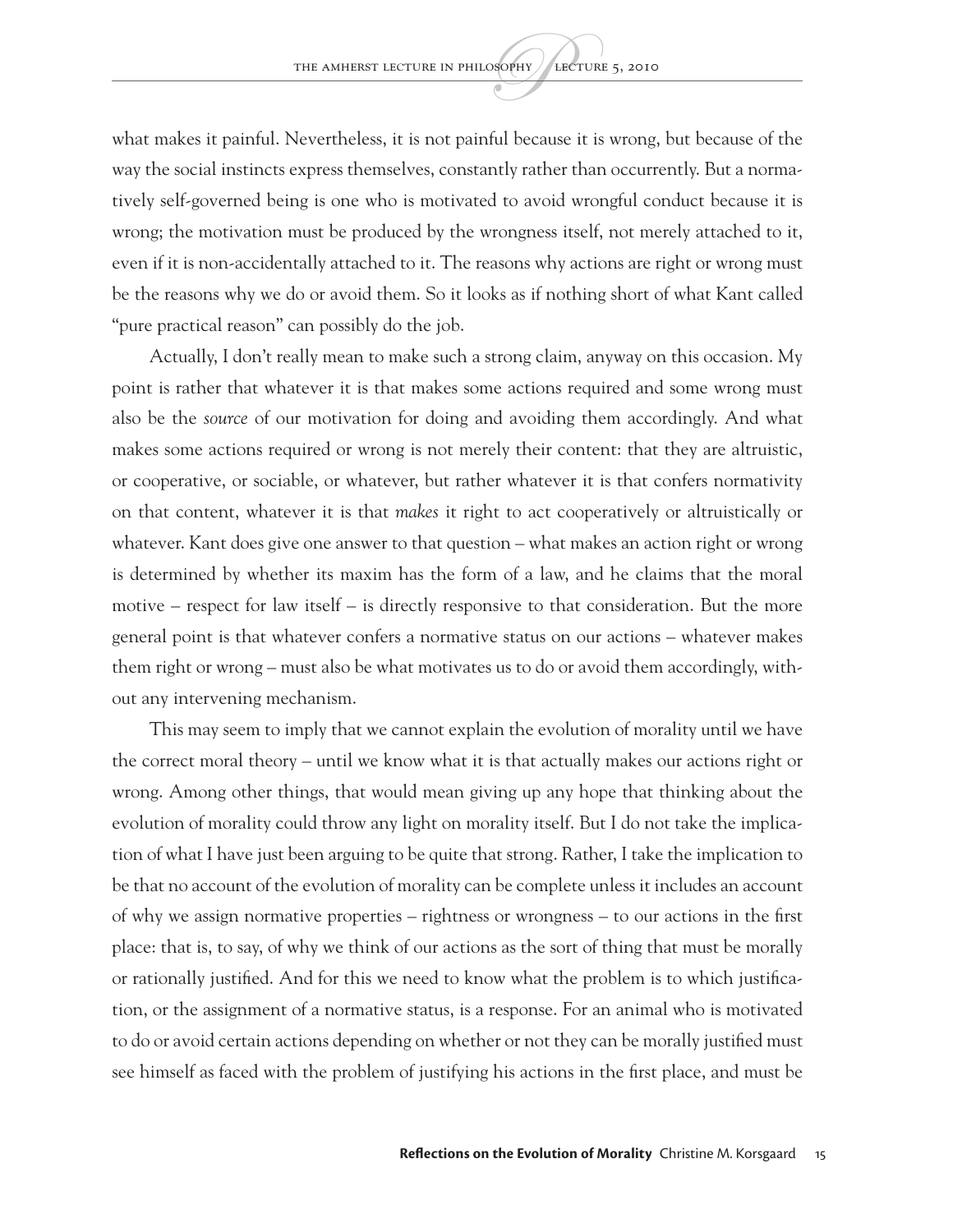motivated to do what he judges to be right by the fact that it solves that problem. And most of the evolutionary theories on the table these days tell us little or nothing about what that problem is or why it arose. The other animals do not need to justify their actions. Why do we?

#### 4. Self-Consciousness and the Problem of Justification<sup>32</sup>

My own views are in part an attempt to address the question I just raised. In this section, however, I will explain why it might seem as if they leave the situation pretty much in the same place as the sentimentalist views do. I will start by being a little more specific about what I think "reason" is. A non-human animal, I believe, is guided through her environment by means of a representation of that environment that incorporates both perceptual information and appropriate desiderative or aversive responses. What I mean is that, for the other animals, perceptual representation and desire and aversion are not strictly separate. The animal finds herself in a world that consists of things that are directly perceived *as* food or prey, *as* danger or predator, *as* potential mate, *as* child: that is to say, as things that are to-be-eaten, to-be-avoided, to-be-mated-with, to-be-cared-for, and so on. In this sense, we might say that an animal's perception has *teleological content*: the objects she perceives are marked out as being "for" certain things or as calling for certain responses. I believe this because I think it is hard to see how perception could have been of any use to the relatively unintelligent animals in which it first evolved if something like this were not the case. Perception could not merely provide a simple animal with theoretical information on the basis of which the animal had to figure out what to do, so it must be that it tells the animal what to do. If you feel tempted to say that it is "instinct" that tells the animal what to do, I will reply that I am imagining that this is the form that instinct takes. But then it is important to add that the contrast that I want here is not between "instinctive" and "learned." An animal might learn from experience that certain things are to-be-avoided, but if the form that the learning takes

<sup>32</sup> In this section I draw on work that has also appeared in "The Activity of Reason," *Proceedings and Addresses of the American Philosophical Association* 83, no. 2 (November 2009). The remaining sections of this paper and the last part of that paper (pp. 30–39) are, in a way, companion pieces.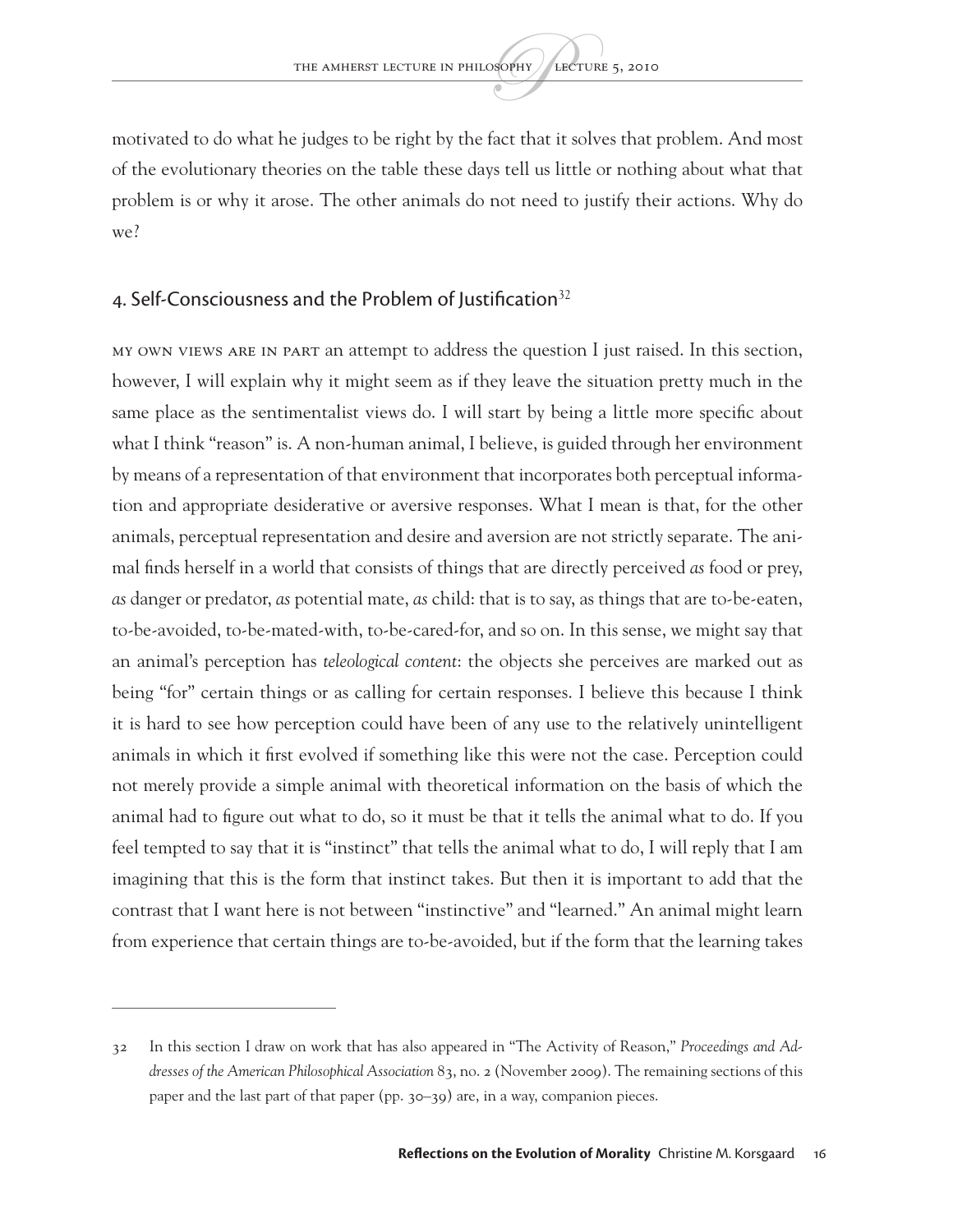is that she now simply sees them that way, as to-be-avoided, her actions are still "instinctive" in the sense I have in mind.

Rational actions, as opposed to ones that are instinctive in this sense, involve a certain form of self-consciousness: namely, consciousness of yourself as a subject – the subject of certain thoughts, desires, experiences and so forth. I will explain why in a moment. But first we should ask: are human beings the only animals that are self-conscious in this sense? Some scientists believe that this form of self-consciousness is revealed by the ethologist's mirror test. In the mirror test, a scientist paints, say, a red spot on an animal's body and then puts her in front of a mirror. Given certain experimental controls, if the animal eventually reaches for the spot and tries to rub it off, or looks away from the mirror towards that location on her body, we can take that as evidence that the animal recognizes herself in the mirror, and is curious about what has happened to her. Apes, dolphins, and elephants have passed the mirror test, in some cases moving on to use the mirror to examine parts of their bodies that they can't normally see – apparently with great interest. Other animals never recognize themselves, and instead keep offering to fight with the image in the mirror, or to engage in some other form of social behavior with it.

It is a little difficult to articulate exactly why the mirror test is supposed to reveal an awareness of oneself as a subject. The animal grasps the relation between the image in the mirror and her own body. In so doing, she seems to show that she grasps the relationship between *herself* and her own body. For she grasps the relationship between two things, a certain physical body and – well, what? – we can say "and herself" – but what exactly is the "herself" that she identifies with that body? Perhaps the idea is that what she identifies as *herself* is the self that is the subject of her own experiences, for instance the one who sees the spot in the mirror, of whose existence she must then have some awareness.

Interestingly, however, even if this is right, and shows that the animal knows herself as the subject of her *experiences*, it does not yet show that the animal must be aware of herself as the subject of her *attitudes* – that is, of her beliefs, emotions, and desires. And this suggests a possible division within this form of self-consciousness. An animal might be aware of her experiences and of herself as the subject of those experiences, and yet her attitudes might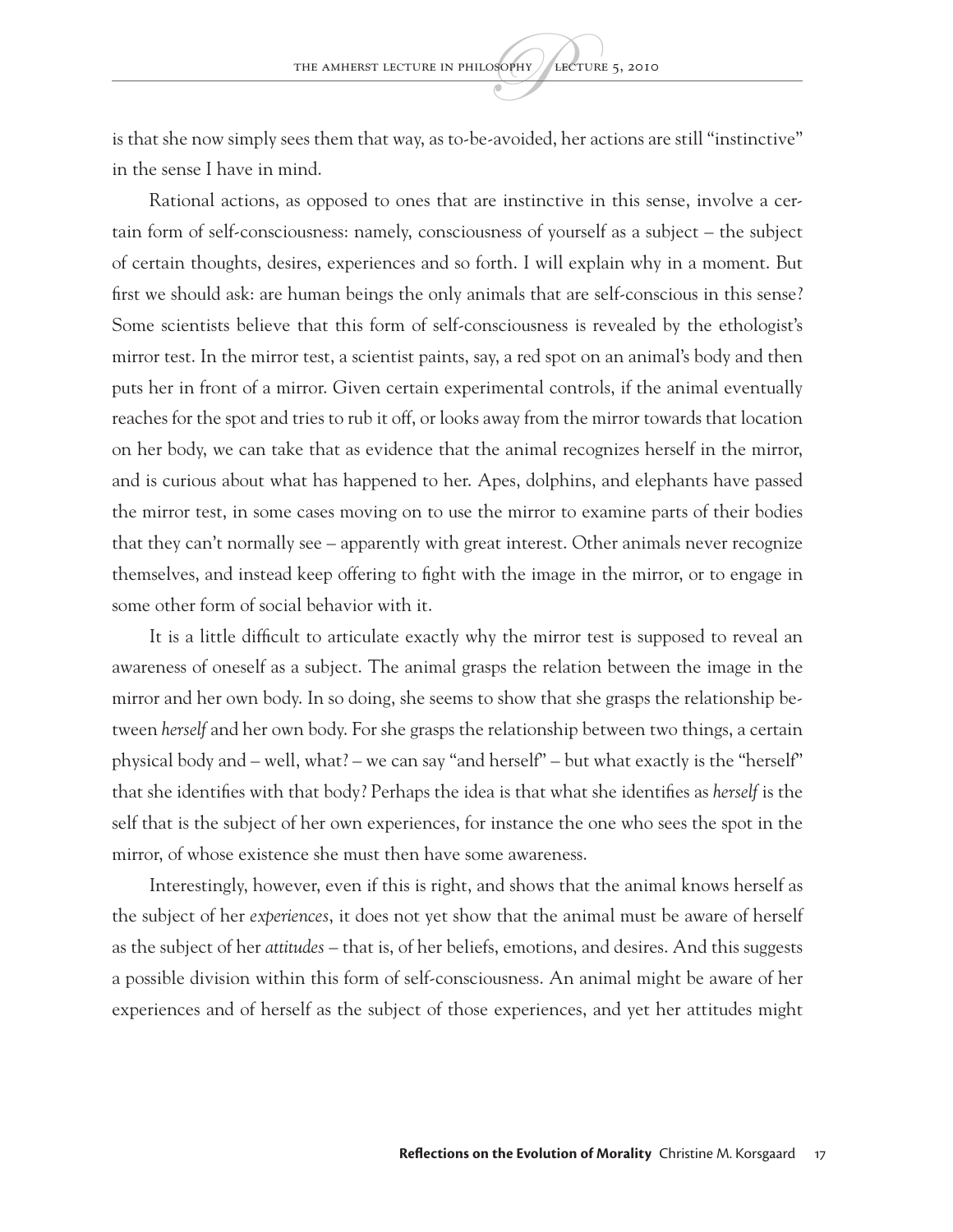still be invisible to her, because they are a lens *through* which she sees the world, rather than being parts of the world that she sees.<sup>33</sup> In that case, she would still function in the way I have called "instinctive." The experiences that she was aware of having would still be experiences of things as "to-be-eaten" "to-be-fled" "to-be-cared-for" and so on; and her responses to those things would still be governed by the teleological content of her experiences.

But as rational beings we are aware of our attitudes. We know of ourselves that we want certain things, fear certain things, love certain things, believe certain things, and so on. And we are also aware of the potential influence of our attitudes on what we will decide to do. We are aware of the *potential grounds* of our actions – of the ways in which our attitudes incline us to respond.<sup>34</sup> And once you are aware of the influence of a potential ground of action, you are in a position to decide whether to allow yourself to be influenced in that way or not. As I have put it elsewhere, you now have a certain reflective distance from the impulse that is influencing you, and you are in a position to ask yourself, "but *should* I be influenced in that way?" You are now in a position to raise a *normative* question, a question about whether the action you find yourself inclined to perform is *justified*. 35

Or so I have said in the past. And we might at first suppose that if something along these lines is right, it is easy to explain the evolution of the point of view from which normative problems arise. It is just a matter of a gradual increase in the scope of "theory of mind" – our grasp of our inner world expanding from knowledge of ourselves as the subject of experiences to knowledge of ourselves as the subject of certain attitudes towards those experiences. But

<sup>33</sup> It's easier to understand what I mean here when you are thinking about practical, evaluative attitudes. It sounds odd to think of beliefs as a lens through which we see the world. But they are, in the sense that an animal could be moved by one belief to take up another without having any awareness of making an inference. Unlike a person, a non-human animal can think "X" without commitment to "I believe X" or "X is true," because he (probably) has no commitments of that sort.

<sup>34</sup> I've described the difference between a self-conscious but non-rational animal and a rational animal in terms of a difference between being aware of oneself as the subject of one's experiences and being aware of oneself as the subject of one's attitudes. But more strictly speaking I think that the difference is this: rational animals are aware that the character of our own minds makes a difference in the way the world appears to us, while non-rational animals are not.

<sup>35</sup> See also my *The Sources of Normativity* (Cambridge: Cambridge University Press, 1996), sect. 3.2.1–3, pp.  $92 - 8.$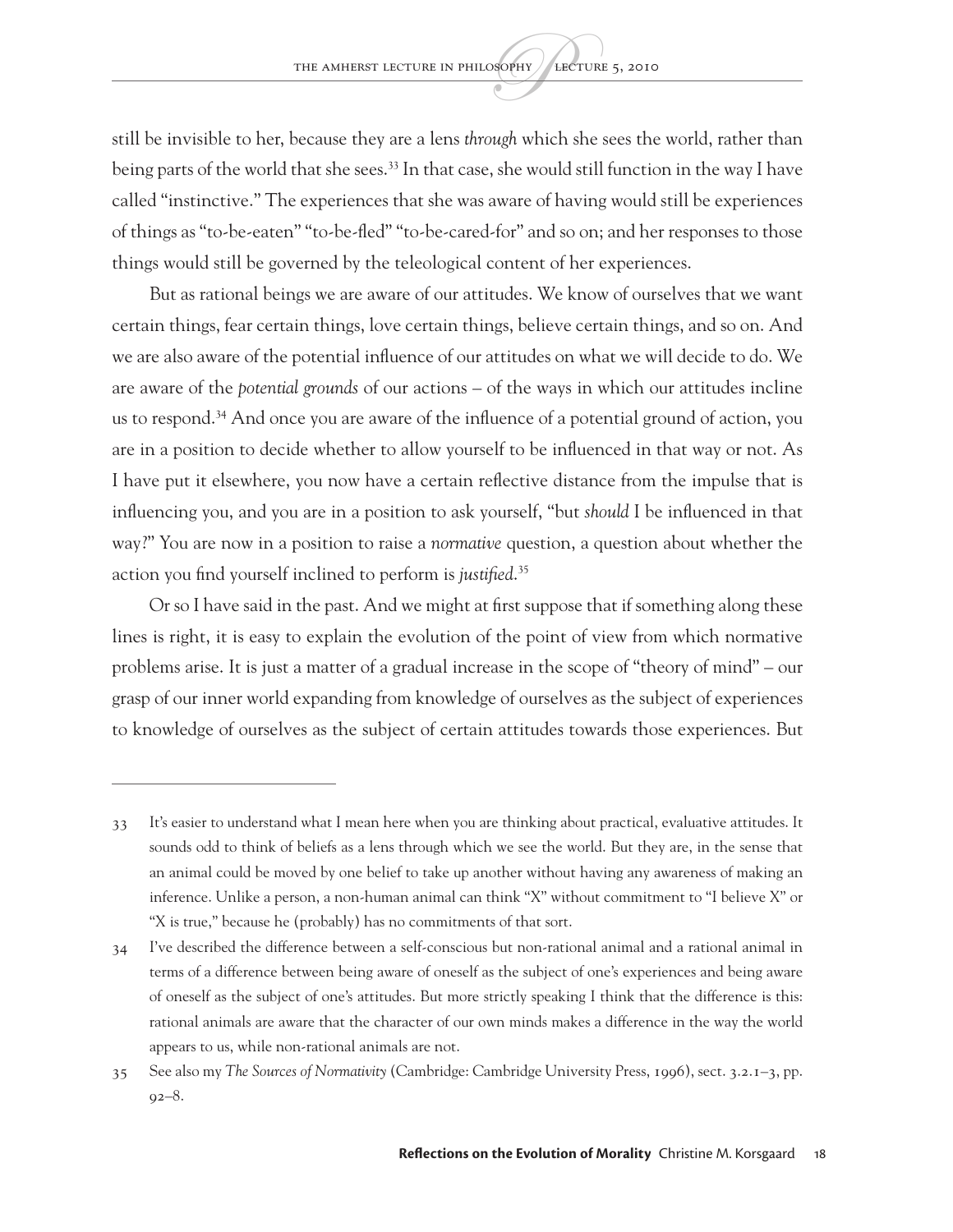there are several problems with leaving it at that. The first problem is that even if self-consciousness about the grounds of our beliefs and actions makes it *possible* to raise normative questions, in the sense that it makes room for them, that fact by itself does not explain exactly why these questions arise for us or what kind of questions they are. The second problem, which many of my own readers have pointed out to me in the past, is that it is not perfectly clear why just being conscious of the grounds of your beliefs and actions should be sufficient to put you, as it were, in normative control. It seems perfectly possible that we could be aware of a force operating on us mentally, but still be helpless in the face of it.

So at this point it might look as if my own account needs as a supplement just the sort of theory that the sentimentalists offered – we are aware of what goes on in our own minds, and in particular of the motivational forces at work upon us, but now something must motivate us to take control of those forces and redirect them in accordance with normative standards. But I have already argued that such an account cannot work. The trouble with this picture, I now believe, may be that it gets things the wrong way around. We are not able to take control of our mental attitudes because we are aware of them. Rather, I will suggest, our awareness of our own mental attitudes is a *product* of our efforts to take control over what goes on in our minds.36

#### 5. The Origins of Rationality

Before I explain what I have in mind, I want to remind you of an older line of thought about the evolution of morality, proposed in slightly different ways by Nietzsche, in the *Genealogy of Morals*, and Freud, in works like *Civilization and its Discontents* and *Totem and Taboo*. 37 Both were concerned in particular about the origin of guilt, and both suggested that guilt originated when an animal who was not allowed to give expression to his aggressive instincts turned those aggressive instincts against himself. Suffering from guilt is a way of

<sup>36</sup> This formulation is not quite right but will be refined below. There is a sense in which it is our awareness of our mental attitudes that is at stake, but there is also a sense, which I will explain, in which their very existence is at stake.

<sup>37</sup> Sigmund Freud, *Civilization and Its Discontents*, ed. and trans. James Strachey (New York: W.W. Norton & Co., 1961) and *Totem and Taboo*, trans. James Strachey (New York: W.W. Norton & Co., 1950).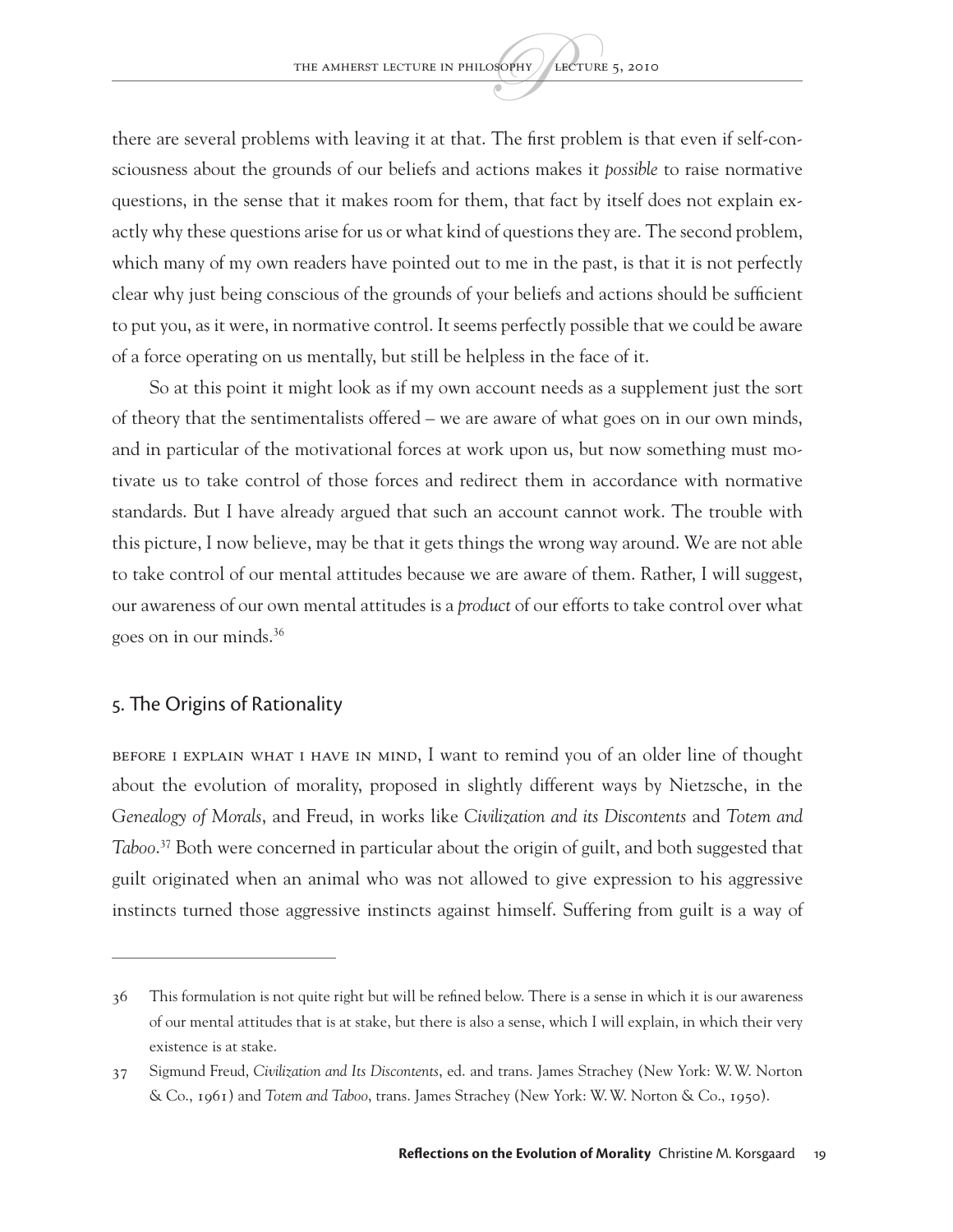hurting yourself, done for the sheer satisfaction of hurting *someone* when you need to hurt someone and are not allowed to do it. In Nietzsche's theory guilt is continuous with the selfmutiliating behavior often observed in animals kept in cages, and for that matter in unhappy human children. The originator of what Nietzsche called "the bad conscience" was "the man who, from lack of external enemies and resistances…impatiently lacerated, persecuted, gnawed at, assaulted, and maltreated himself; this animal that rubbed itself raw on the bars of its cage as one tried to tame it.…"38 The details of why we had to turn our aggressive instincts inward are deliberately vague, and don't much matter. In Nietzsche's story, stronger people, blond beasts from the north, impose social forms on weaker people, for purposes of their own; and it is these social forms that inhibit the expression of the aggressive instincts; in Freud's it is of course the omnipotent father who inhibits the expression of aggression in his child.

Freud and Nietzsche wrote of turning aggression against your own instincts, and punishing yourself for having them, but it seems to me that there is another possibility here, closely related to that but not quite the same. Nowadays, scientists believe that versions of the dominance hierarchy are pervasive among social animals. When one animal dominates another, the subordinate animal gives way to the dominant one in competitive situations, as when they both want access to a certain bit of food or a mate. Dominance is sometimes established by aggression, and sometimes maintained that way, but not always: in some animals dominance hierarchies can be inherited and apparently go unchallenged for longish stretches of time. It appears that the evolutionary function of dominance may be to *reduce* the frequency of aggressive encounters in animal life. I think that such dominance is interesting in this context, because dominance looks a lot like something that we think of as essentially normative: it looks like *authority*. A dominated animal does something that he does not want to do, or foregoes something that he would like to have, because he acknowledges something like the *standing* of another animal. It is not mere fear of the consequences – if you successfully dominate your dog, for example, he isn't afraid of you. He just recognizes that you are in charge, and he is supposed to do what you tell him to.

<sup>38</sup> Nietzsche, *Genealogy,* 85.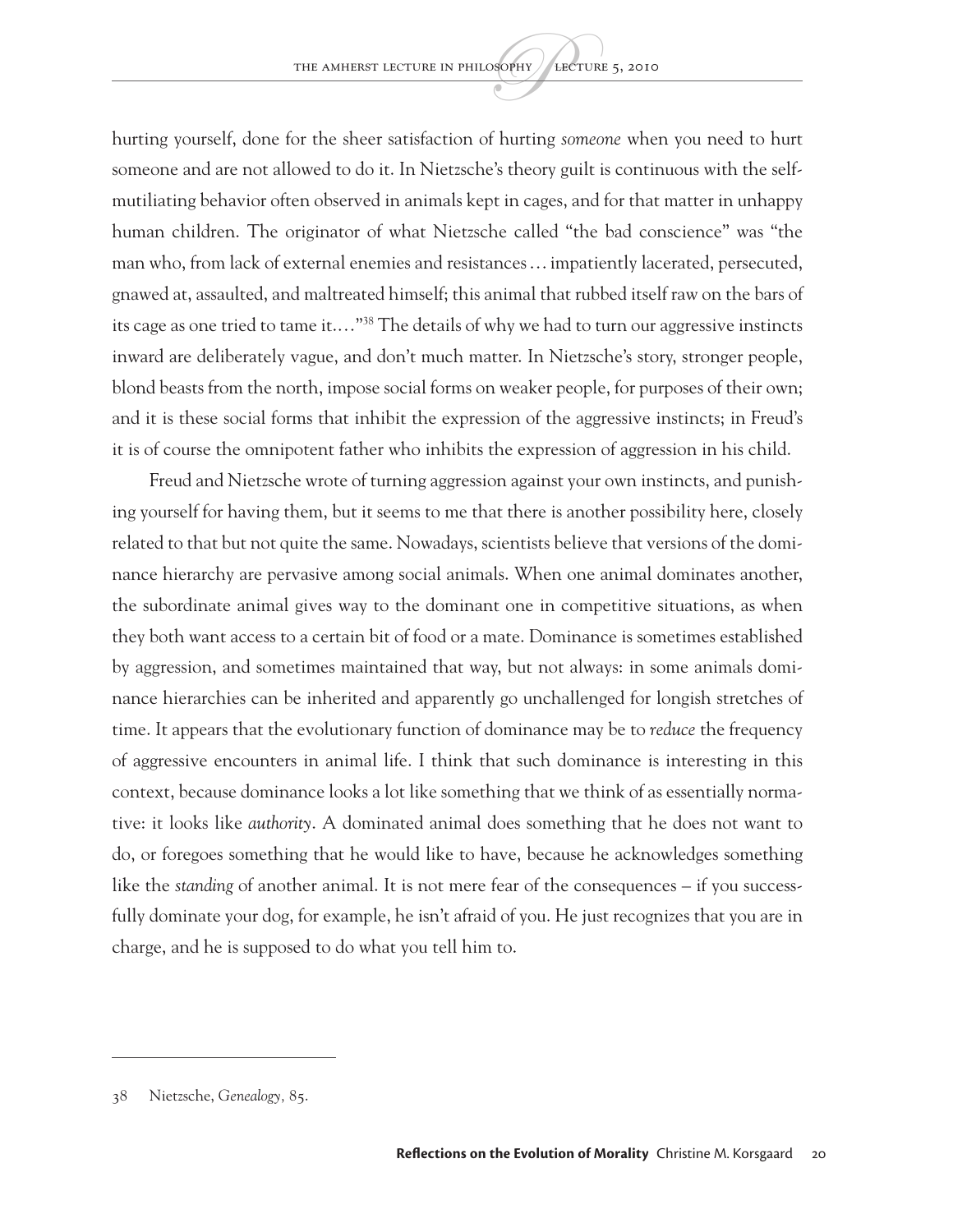I'm not interested in defending the details of these theories.<sup>39</sup> What I want from them is the suggestion that the origin of morality might rest in the internalization of mechanisms of dominance and social control: that is, the suggestion that we began to become rational animals when we began, as individuals, to exert a kind of dominance over ourselves – to inhibit our own instinctive responses. I'm not going to speculate about how exactly it happened, or why. Nietzsche and Freud make their stories sound like cataclysmic events in the lives of individuals; somehow that has to be translated into evolutionary terms.40 The important point for me now is that in Nietzsche's story, the internalization of the aggressive instincts is explicitly linked with a kind of deepening of consciousness itself. He writes:

All instincts that do not discharge themselves outwardly turn inward – this is what I call the *internalization* of man: thus it was that man first developed what was later called his "soul." The entire inner world, originally as thin as if it were stretched between two membranes, expanded and extended itself, acquiring depth, breadth, and height, in the same measure as outward discharge was inhibited.41

What I want to suggest, following Nietzsche's lead, is that the consequence of this internalization was a new form of self-consciousness, which set us altogether new kinds of problems of its own: normative problems.

So let me rephrase the suggestion with which I started. I suggested that normative self-government is not the result of our awareness of our own mental attitudes; rather our awareness of our own mental attitudes is the result of the control we began to assume over ourselves and our own responses. That way of putting it is right in a way, but it doesn't quite capture what I take to be the radical nature of Nietzsche's suggestion. It makes it sound as if

<sup>39</sup> One thing I find attractive in these theories is that they lack the "happy talk" character of some of the biological theories, in which morality is all about being nice and sociable, sharing, and so forth. There is a dark side to the life lived in judgment on the self, and these more psychological theories aim to capture that.

<sup>40</sup> It is tempting to speculate that the evolution of individuals capable of a distinctive form of self-control is a route to making complex forms of social life possible that is in a sense opposite to the one taken by the social insects. Instead of getting rid of all our anti-social impulses and becoming mere cogs in a larger social machine, we learn to control them.

<sup>41</sup> Nietzsche, *Genealogy*, 84–5.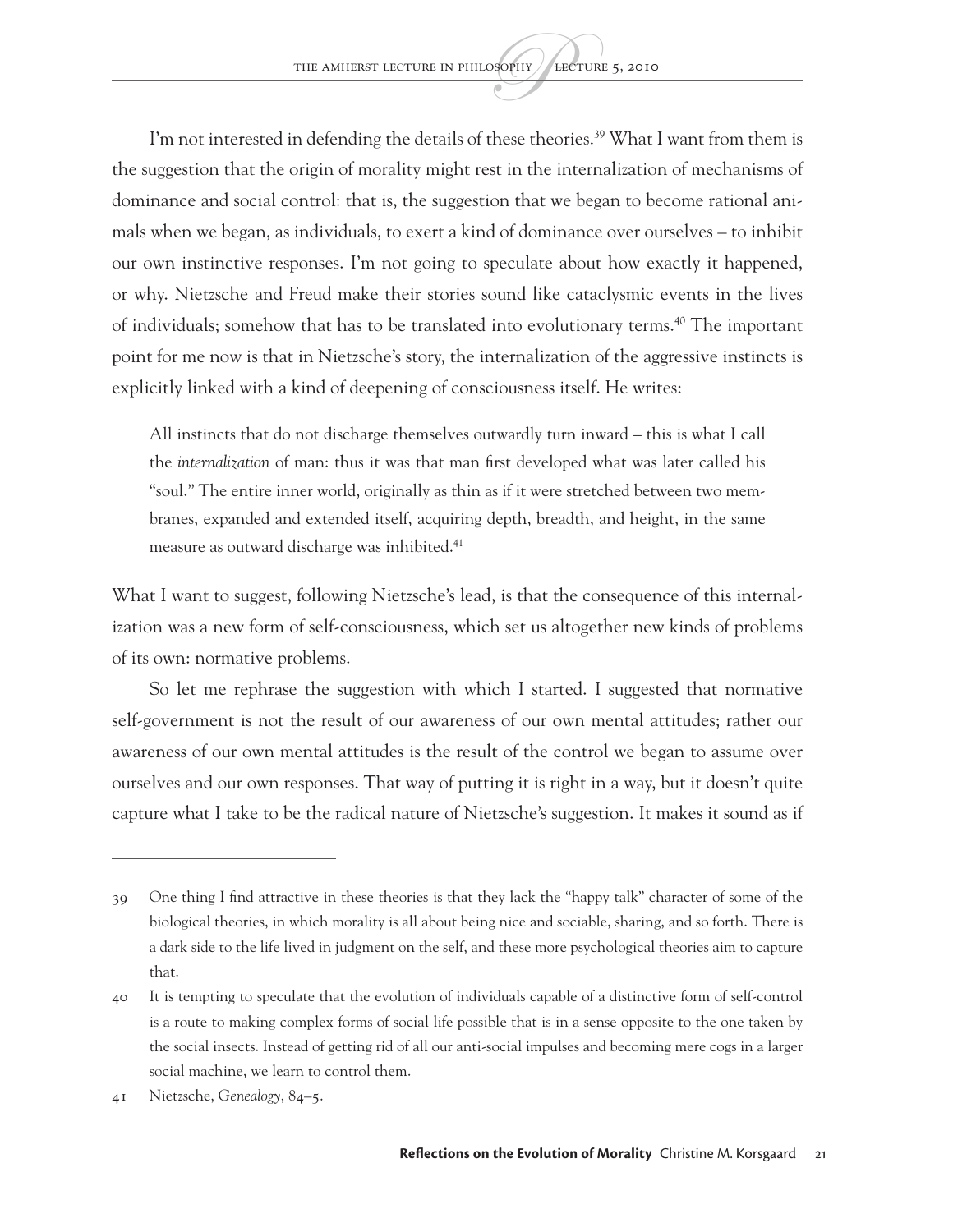our minds are stocked with a full panoply of mental attitudes, and what internalization does is turn on the lights so we can see them, and that is not what he says: what he says is that our minds acquired depth, breadth, and so on – a dimension they lacked before, not one they had in the dark. So I take the suggestion to be that at least some of our mental attitudes are the *products* of the internalization: that our beliefs, desires, emotions, and so on, are the result of the new form of consciousness that emerged.<sup>42</sup>

I know that what I am saying sounds mysterious – how could a form of consciousness produce its own objects in that way? Although, for that matter, of course there is a way in which forms of consciousness *do* produce their own objects – just think of sensory qualities. And the way I am describing it also may make it sound as if I think animal minds are empty of mental attitudes, that they must lack mental states. But I don't believe that. What I have in mind is rather that things we identify as our own attitudes – our "beliefs" "desires" and to some extent our "emotions" are the products of the breakdown of the teleological consciousness that I have claimed must characterize the nonhuman mind. They are the result of our beginning to factor out and identify the ways in which we ourselves contribute to, and so are responsible for, the way the world is for us.

Adam Smith can help us out here. He suggested that we would never think of our own minds if we were never exposed to other people.<sup>43</sup> Contrary to what the privileged access view of the mind might lead you to suppose, we first spot mental attitudes in other people. From my own, untutored, point of view, *I* am not angry: I am simply the victim of an outrage, and that's a plain fact about the world. That is the teleological view of the world at work in me: the situation confronting me is one I perceive as to-be-defeated, or something like that. But when I see you in that situation, when I'm not in it myself, I see that *you* are getting angry. There is a distancing use of mental attitude language: was he in danger? well, he *believed* that he was; well, he was certainly *frightened*. A gap between the way the world seems to me

<sup>42</sup> These views bear some similarity to views I argue for in *Self-Constitution: Agency, Identity, and Integrity* (Oxford: Oxford University Press, 2009). There I argue that we become agents by taking control of our own movements; here I am arguing that we become mental agents by taking control of the workings of our own minds. I also argue, in chapter 6, that self-consciousness produces the "parts of the soul" – reason and inclination – just as here I argue that self-consciousness in a sense produces mental attitudes.

<sup>43</sup> Smith, *The Theory of the Moral Sentiments*, 110–13.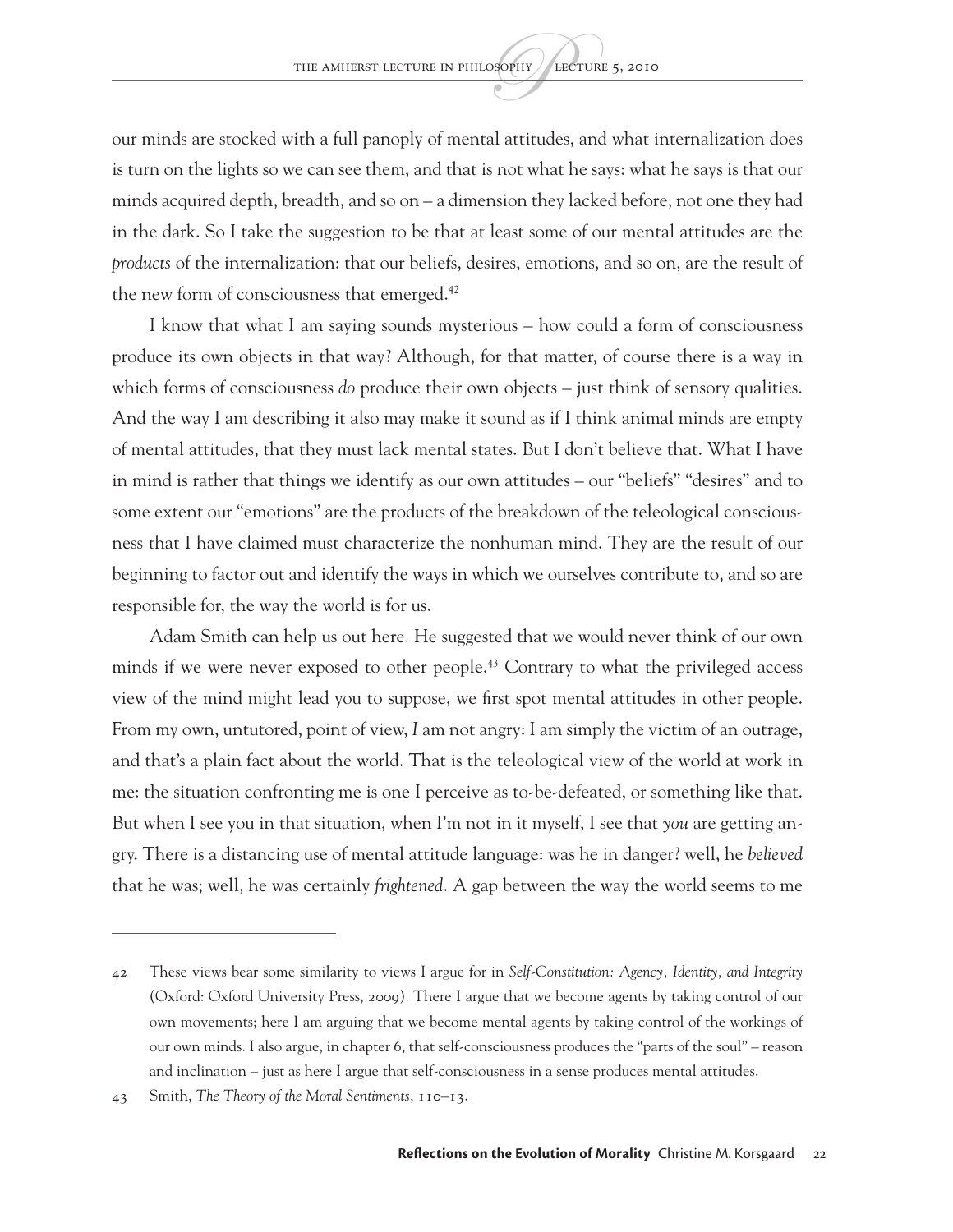and the way it seems to you appears to me at first as a *distortion* in the way it seems to you; so I conclude that something about *you* must be distorting the way it seems to you. If I am a dominant animal, perhaps I see this as an occasion to inhibit your response.

But when I begin to see occasion to inhibit my own responses, then I also begin to regard myself in the way that in Smith's story, I was regarding you. The identification of something as an attitude at work in me is a recognition that I am, or something about me is, making some sort of contribution to the way the world is for me. If being aware of a mental attitude, or more properly of the workings of your own mind, is essentially being aware of your own contribution to the way the world is for you, then as Kant said our mental attitudes are always accompanied by an "I." I think, I want, I intend. And from this recognition that our own mental activity is implicated in the way the world is for us arises a new relation in which we stand to the world. When we begin to recognize the ways that conceptualizing, evaluating, and responding to the world are things that our minds *do* – that is, things that we do – then we begin to do them in a whole new way, namely self-consciously. And then we are confronted with a new problem and a whole new set of questions, questions about what (if anything) counts as doing these things *correctly*. Is this a good ground for belief? Is this a good reason to act? Those are the questions of justification, questions that, so far as we can tell, only human beings ask.<sup>44</sup> And when we begin to find answers to those questions, then the use of mental attitude language about ourselves no longer carries the implication of *distortion*: instead it carries the implication of *normative commitment*: "yes, this is what I believe" "yes, this is the right thing to do." To believe and act on the basis of such thoughts is to be a normatively self-governed animal.

<sup>44</sup> In this paper I don't have space to say much about how such questions are answered. My view is that we answer them by identifying the constitutive principles of mental activity. The mental activities in question are thinking in general, which is constituted by logical principles; forming a conception of the world, which is constituted by (roughly) what Kant called the principles of the understanding, and making choices, which is constituted by the principles of practical reason. I say more about all this in "The Activity of Reason," especially at 32–9.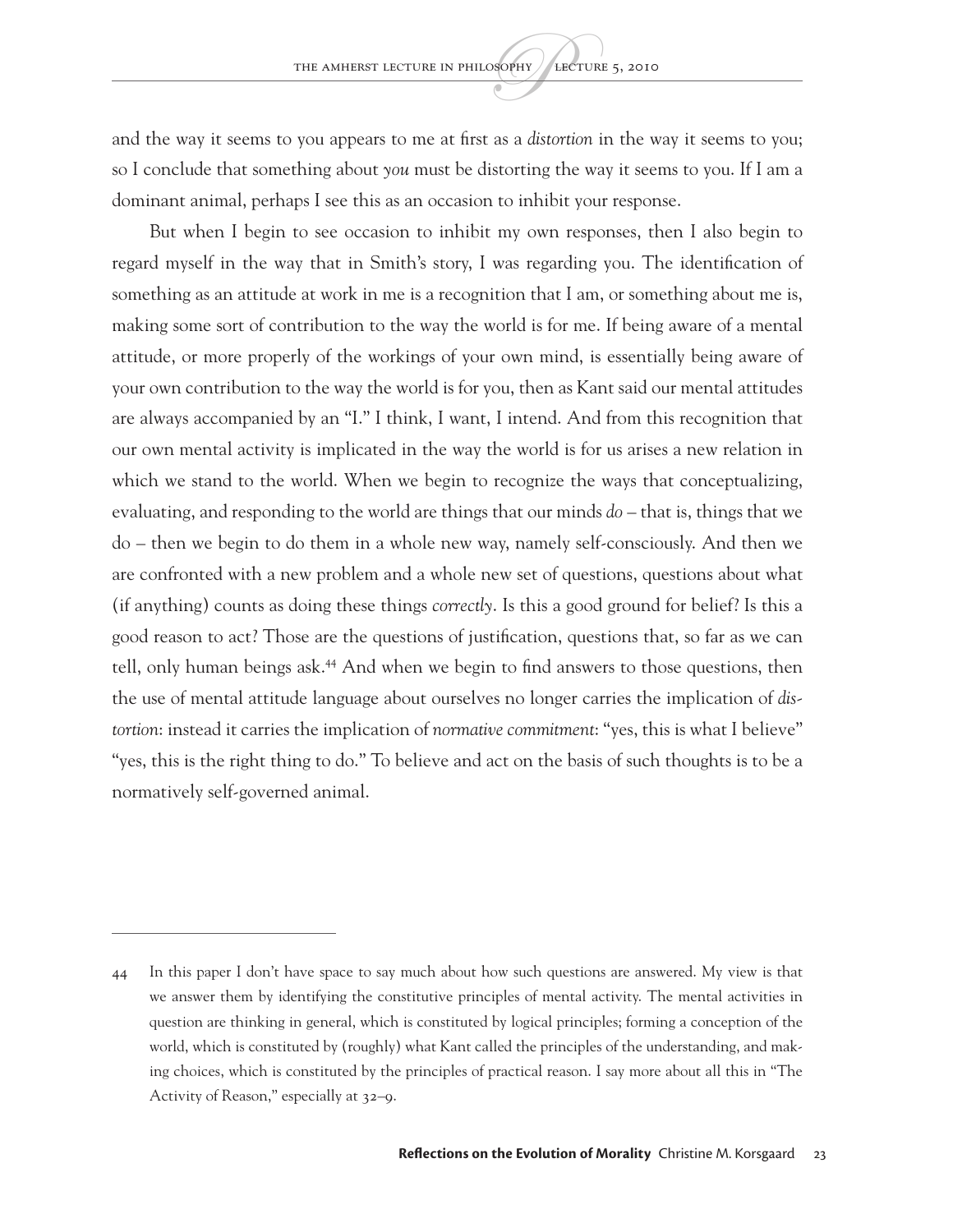#### 6. Conclusion

I have suggested that the internalization of mechanisms of dominance and social control – the attempt to inhibit our own instinctive responses – was the first step in a process that led to a kind of general takeover, or attempted takeover, of our own mental lives. Mental states with an essentially normative dimension – states we regard as both supported by, and rationally committing us to, other states – are the product of this takeover, factored out from the teleological consciousness when we identify our own contribution to the way the world is for us. The recognition that our own mental activity contributes to the way the world is for us leads us to attempt to regulate that contribution, to get it right, and that leads to the formation of consciously held standards for constructing our own conception of the world and consciously held standards for determining our own actions. Those are the standards of reason, which we then take to govern these activities. That is how we become normatively self-governing animals.

But now I must conclude by bringing this all back home to morality. For perhaps you may feel that I have only reversed the problem I started out from: I've got normative self-government on the table, but lost characteristic moral content. After all why, according to this theory, should the kinds of conduct we ordinarily call "moral" represent the correct solution to the problem of justifying our actions? In particular, why should altruism, cooperation, and fairness, be part of that solution? In the absence of a particular theory of justification, which obviously I can't give here, it is difficult to be specific, but let me end by making a couple of suggestions about how we might get what we ordinarily think of as moral content back on the table. Both suggestions turn on this fact: that the problem of justification arises for an animal for whom the teleological view of the world has broken down.

The first point is this. Once we have reflective distance from our grounds of our attitudes, and can ask whether we should act on them or not, we need a way of answering that question. To ask whether you should indeed flee from something you perceive as to-be-fled, for instance, is, *in the first instance*, to ask whether it is really a threat, whether it can really harm you. I say "in the first instance" because at this stage we have not yet arrived at the fully practical question. At this stage the practical question is still mainly instrumental, taking it for granted that, say, objects that really can do us harm are to-be-avoided, and only asking which objects those are. When we only think or reason instrumentally, we are still seeing the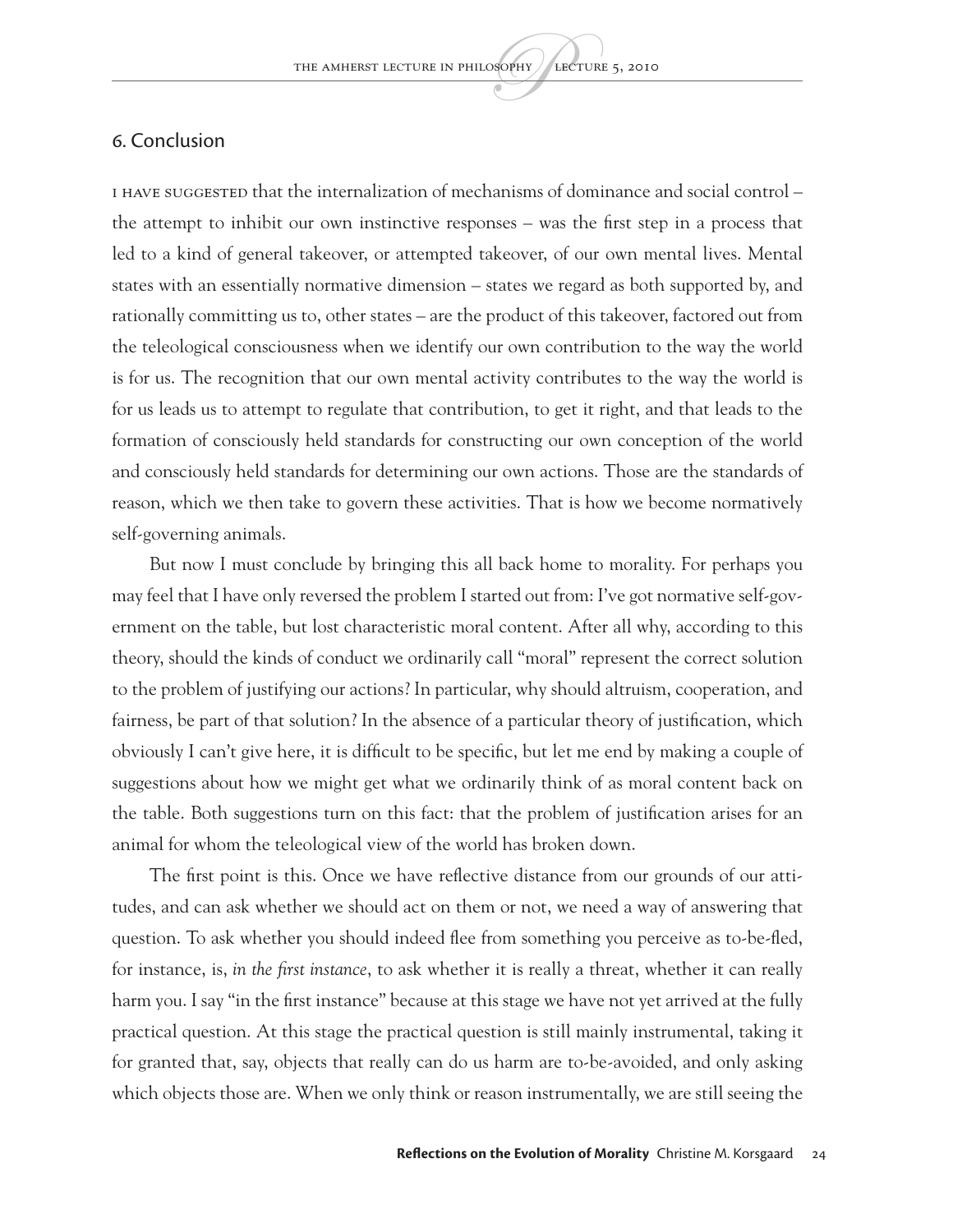world through the lens of our own desires and interests, and to that extent we are still seeing the world teleologically. But once we start asking ourselves questions about what is worth doing, there is no reason to stop with desires and interests that are simply given to us by nature. There is a further question to be asked about when danger is *worth* facing or harm *worth* incurring and when it is not, not just instrumentally, but for its own sake. That is not just a question about how best to satisfy our interests, but a question about what our interests ought to be – in fact, it is essentially the very question whose answer Smith and Darwin tried to build into their theories. So the breakdown of the teleological worldview of the non-rational animal means that we can no longer take it for granted that we should measure the world by our own interests, but instead must form an independent standard of what is worth doing for the sake of what.

The second point is this: an essential part of overcoming the teleological worldview of the animal is recognizing that things don't exist in relation to me. The world does not after all consist of my predators, my prey, and my offspring, but rather of beings with an independent existence of their own, who happen to stand in those relationships to me. Getting that fact firmly into view is essential to achieving a rational *theoretical* conception of the world, a conception of a world that exists independently of me and my practical interests. But it is also – intuitively speaking – essential to achieving the conception of the world that we nowadays recognize as practically rational – that is to say, as moral. That women do not exist to bear men's children and keep their houses, that strong young men are not fodder for older people's cannons, that people of color were not born to work in white people's fields, that the poor and ignorant do not exist that the rich may have servants, and that other animals are not there for human beings to eat, or to work for us, or to submit to our experiments<sup>45</sup> – that

<sup>45</sup> There is some tendency for people to assume that anyone who supposes there is a decisive difference between human beings and the other animals must also be opposed to the view that human beings have strong obligations to the other animals. I do not agree. Of course it is important to good moral thinking on this subject to understand which morally relevant features human beings and the other animals have in common. But the claim I am making in this paper – the human beings are the only moral animals – shows that the other animals have no obligations to us, not that we have no obligations to them. I defend the view that we have strong obligations to the other animals in "Fellow Creatures: Kantian Ethics and Our Duties to Animals," *The Tanner Lectures on Human Values* 25 (2005) (also available online at http:// www.tannerlectures.utah.edu/lectures/documents/volume25/korsgaard\_2005.pdf), and in "Interacting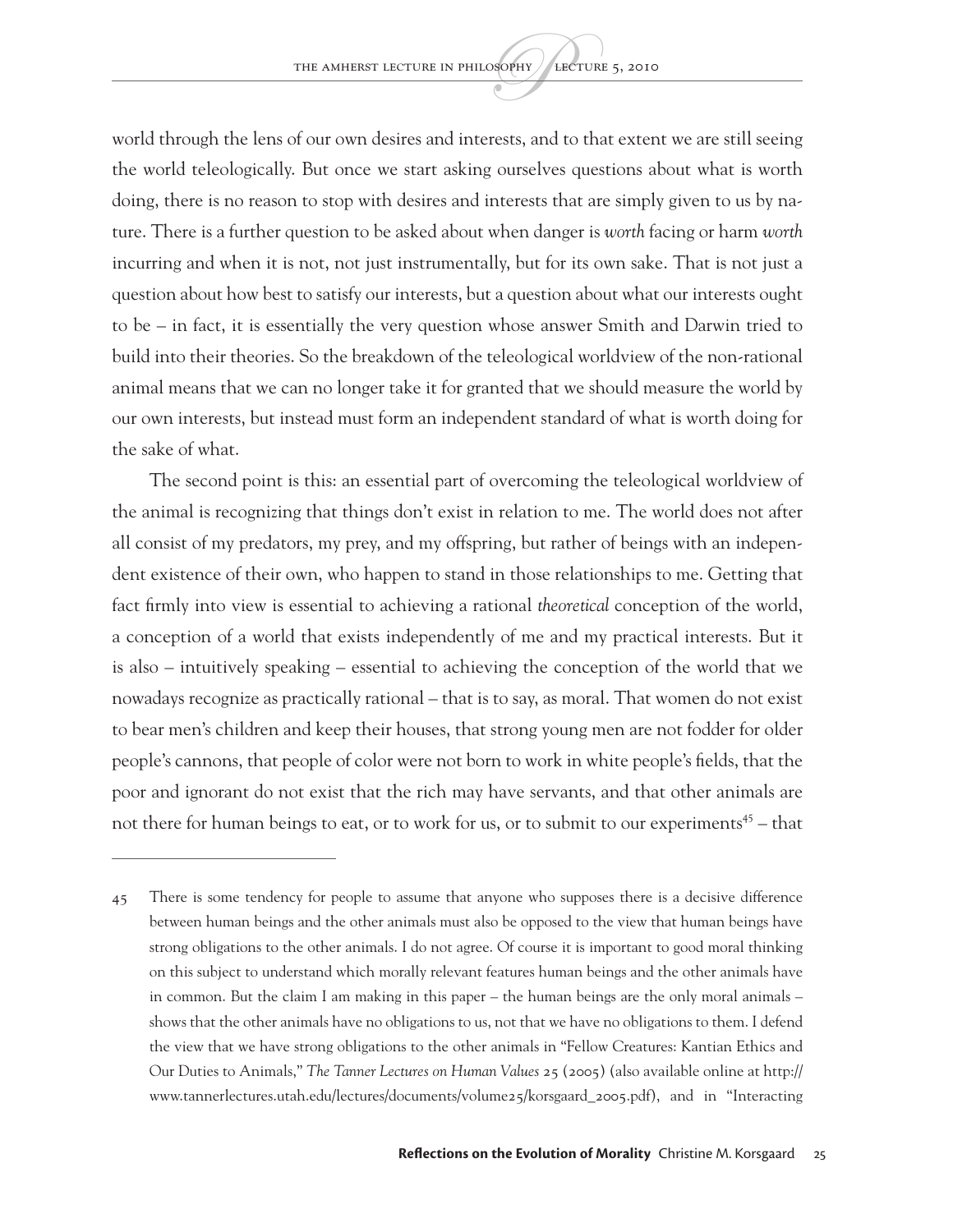all of these beings do not exist *for us*, and with reference simply to our interests, but have an independent existence and interests of their own – grasping these facts is essential to forming a theoretical conception of a world that exists independently of us as well as a practical conception of the world we must relate to.<sup>46</sup>

So justification is not merely about how we can best satisfy our own interests, but is about what is worth doing for its own sake. And it must be responsive to the fact that there are many other beings, who do not exist just for us, or in relation to us, but independently of us, with interests of their own. If someday we can put those two thoughts together in just the right way, perhaps one day we ourselves *will* become animals in whom morality has finally evolved.

with Animals," in *The Oxford Handbook on Ethics and Animals,* ed. Tom Beauchamp and R.G. Frey (Oxford: Oxford University Press, forthcoming).

<sup>46</sup> Garrett Cullity, in a commentary on this paper, wondered why I did not mention my views about the "public" nature of reasons in the context of my attempts to indicate why formally moral motives would turn out to have moral content. To say that reasons are "public" in the sense I have in mind is to say that your reasons have normative force not only for you, but for me. Recognizing that you have interests and reasons of your own will then turn out to have moral implications for me. The answer is really just that I did not have the space to defend the publicity of reason in this context. Interested readers should see *The Sources of Normativity*, lect. 4, 131–66, and *Self-Constitution*, chap. 9, 177–206.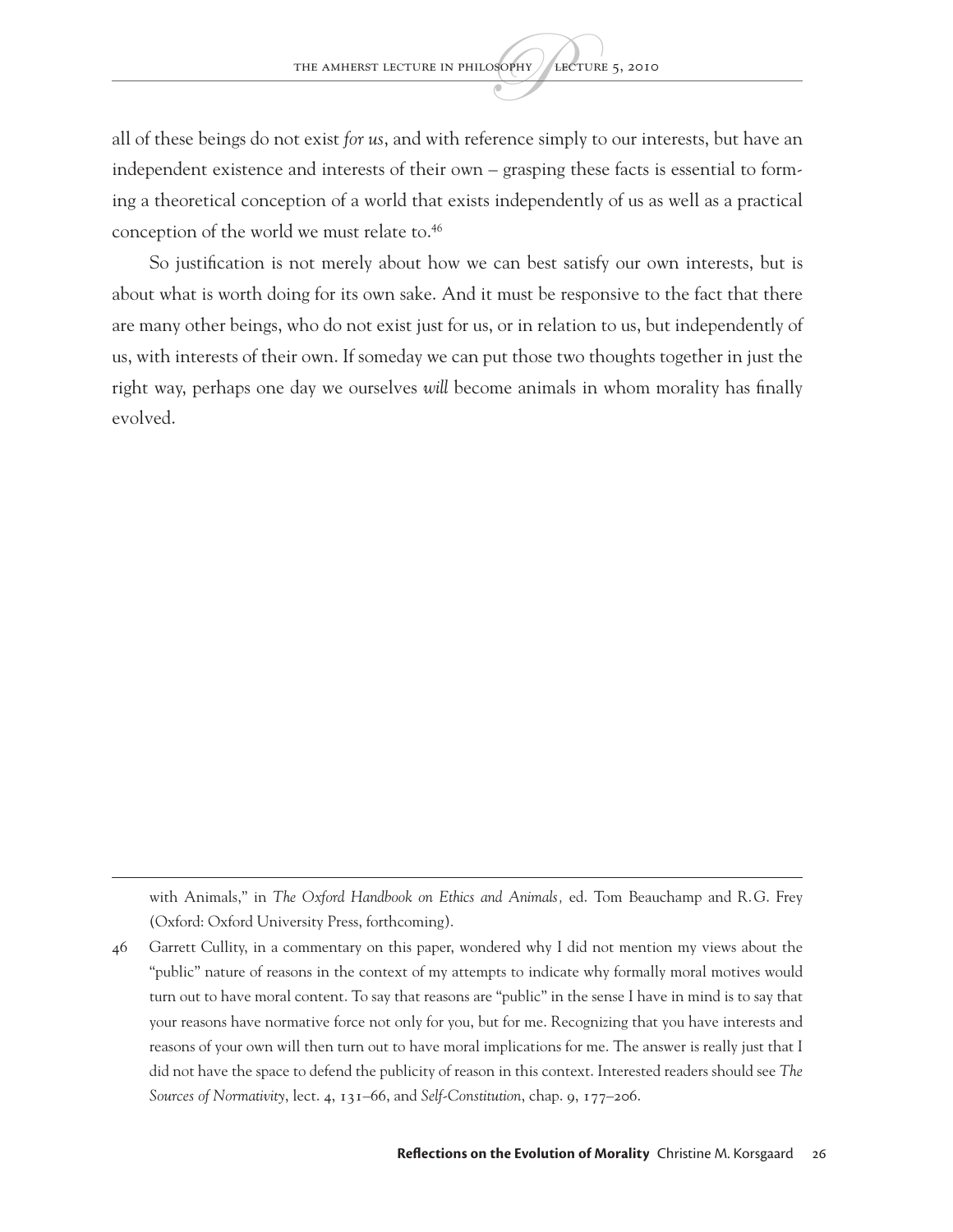## Acknowledgements

I would like to thank Amherst College for the invitation to give the Amherst Lecture. I also delivered this lecture as the James A. Moffett '29 Lecture at Princeton University, and at New York University, the University of Indiana, and as a keynote lecture at the Northwestern Ethics Conference, where I had helpful comments from Garrett Cullity. I am grateful to the audiences on all of these occasions for discussion.

### References

- Bekoff, Marc and Pierce, Jessica. *Wild Justice: The Moral Lives of Animals*. Chicago: The University of Chicago Press, 2009.
- Clarke, Samuel. *Discourse Concerning the Unchangeable Obligations of Natural Religion*, *and the Truth and Certainty of the Christian Revelation* (The Boyle Lectures 1705). Selections can be found in D.D. Raphael, *British Moralists 1650-1800*. Indianapolis: Hackett Publishing Company, 1991.
- Darwin, Charles. *The Descent of Man, and Selection in Relation to Sex.* Princeton: Princeton University Press: 1981.
- ———. *Metaphysics, Materialism, and the Evolution of Mind: Early Writings of Charles Darwin*. Transcribed and annotated by Paul H. Barrett with a commentary by Howard E. Gruber. Chicago: The University of Chicago Press, 1980.
- De Waal, Frans. *Primates and Philosophers*: *How Morality Evolved*. Edited by Stephen Macedo and Josiah Ober. Princeton: Princeton University Press: 2006.
- Freud, Sigmund. *Civilization and Its Discontents*. Translated and edited by James Strachey. New York: W.W. Norton & Co., 1961.

———. *Totem and Taboo*. Translated by James Strachey. New York: W.W. Norton & Co., 1950.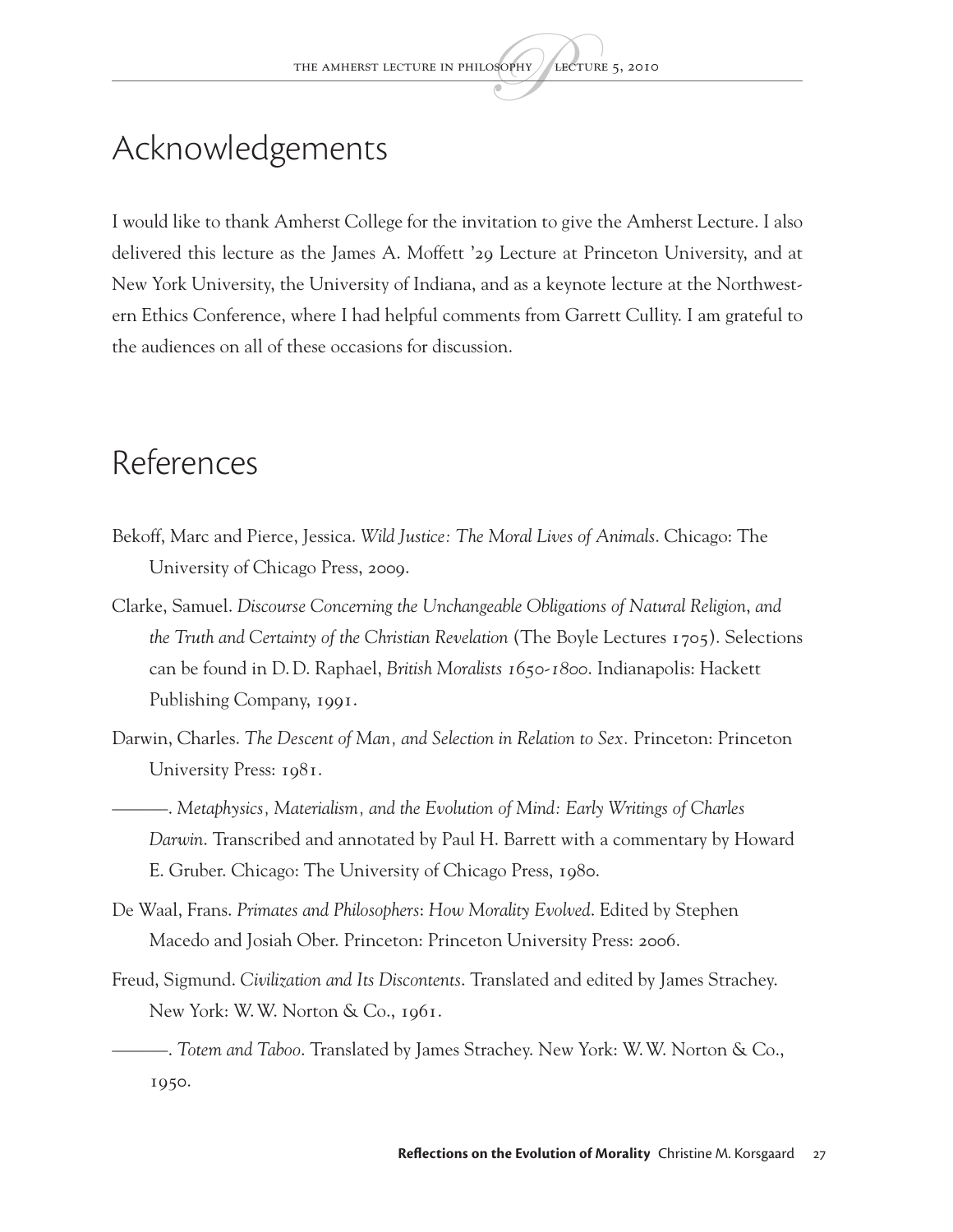Gauthier, David. *Morals by Agreement*. Oxford: Clarendon Press, 1986.

- Hobbes, Thomas. *Leviathan*. Edited by Edwin Curley. Indianapolis: Hackett Publishing Company, 1994.
- Hume, David. *Enquiries Concerning Human Understanding and Concerning the Principles of Morals*. Edited by L.A. Selby-Bigge. 3rd ed. Revised by P.H. Nidditch. Oxford: Clarendon Press, 1975.
- ———. *A Treatise of Human Nature*. Edited by L.A. Selby-Bigge. 2nd ed. Revised by P.H. Nidditch. Oxford: Clarendon Press, 1978.
- Kant, Immanuel. *Critique of Practical Reason.* Translated and edited by Mary Gregor. Cambridge: Cambridge University Press, 1997.
- ———. *Groundwork of the Metaphysics of Morals*. Translated and edited by Mary Gregor. Cambridge: Cambridge University Press, 1998.
	- ———. *The Metaphysics of Morals*. Translated and edited by Mary Gregor. Cambridge: Cambridge University Press, 1996.
- Korsgaard, Christine M. "The Activity of Reason." *Proceedings and Addresses of the American Philosophical Association* 83, no. 2 (November 2009): 23–43.
	- ———. "Fellow Creatures: Kantian Ethics and Our Duties to Animals." *The Tanner Lectures on Human Values* 25 (2005): 79–110. Also available online: http://www. tannerlectures.utah.edu/lectures/documents/volume25/korsgaard\_2005.pdf.
	- ———. "Interacting with Animals." In *The Oxford Handbook on Ethics and Animals,* edited by Tom Beauchamp and R.G. Frey. Oxford: Oxford University Press, forthcoming.
	- ———. "Morality and the Distinctiveness of Human Action." In Frans de Waal, *Primates and Philosophers*. Princeton: Princeton University Press, 2006.
		- ———. "Natural Motives and the Motive of Duty: Hume and Kant on Our Duties to Others." *Contemporary Readings in Law and Social Justice* 1, no. 2 (2009): 8–35.
	- ———. *Self-Constitution: Agency, Identity, and Integrity.* Oxford: Oxford University Press, 2009.
		- ———. *The Sources of Normativity*. Cambridge: Cambridge University Press, 1996.